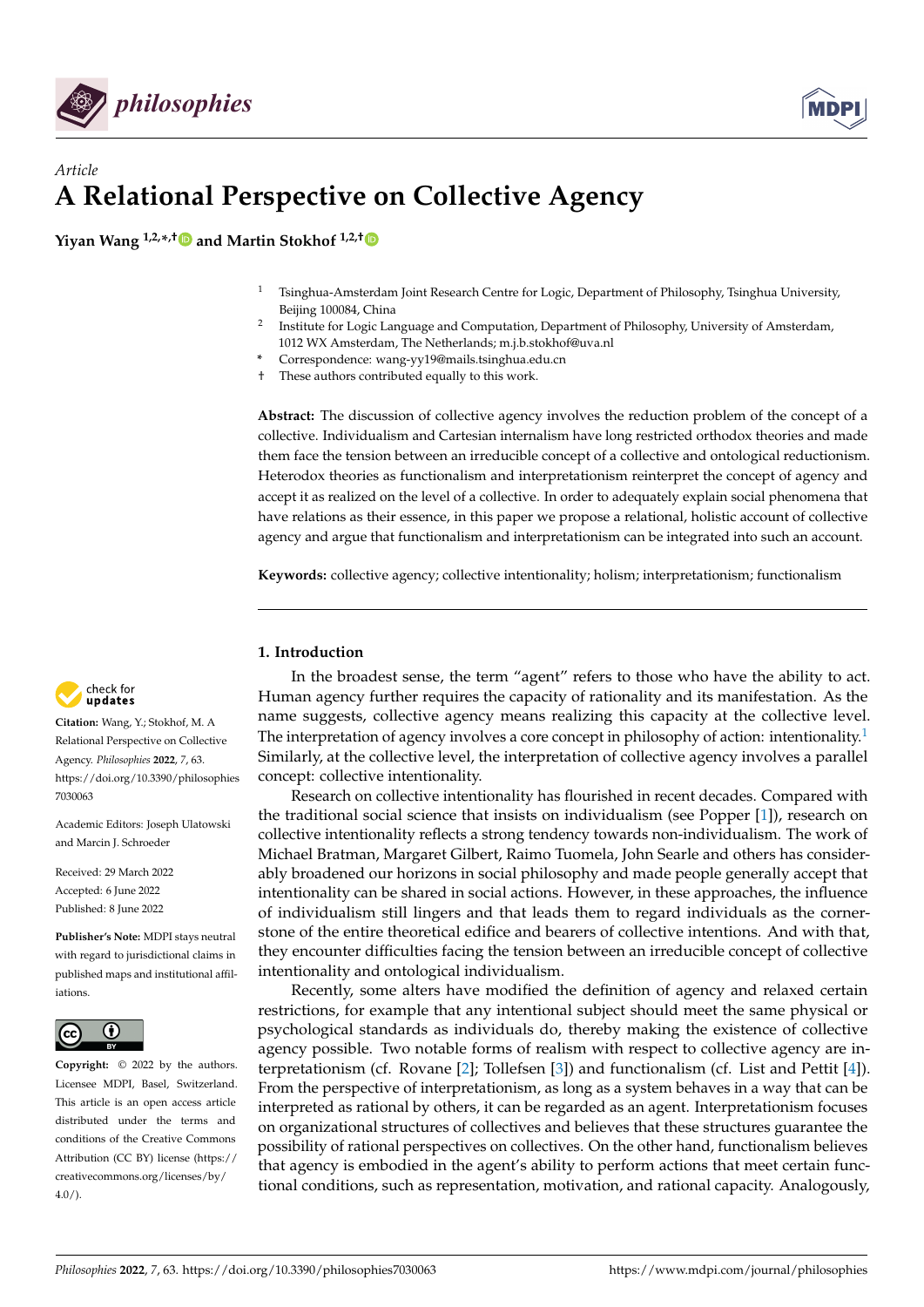<span id="page-1-0"></span>functionalism characterizes collective agency in terms of its action results and explains collective agency in terms of reliable aggregation of converging opinions of the members of a collective to ensure that a collective's opinions are rational.<sup>[2](#page-15-1)</sup> In this paper, it is argued that these two different perspectives on realism of collective agency can be integrated into a relational account.

<span id="page-1-1"></span>Various authors (cf. Baier [\[5\]](#page-16-4); Meijers [\[6\]](#page-16-5); Schmid [\[7\]](#page-16-6)) have claimed that we need a relational or holistic explanation of collective intentionality. In line with their arguments, we will demonstrate that collective agency essentially is a combination of relational eventu-alities<sup>[3](#page-15-2)</sup> of a collective consisting of members of a collective, the targets of collective actions, structures and functions of a collective. Moreover, for each collective agent, these relational eventualities constitute a relational identity; not a physical existence, such as a table, but a non-physical existence such as friendship, policy or a nation-state. Basically, our claim is that this relational identity cannot be reduced to a simple aggregation of its members, plus the targets of collective actions, plus structures, plus functions.

Before starting the discussion, two premises need to be stated: 1. we only focus on collectives containing specific institutional structures or functions; in other words, a simple collection of individuals does not make a collective; 2. our discussion does not involve spontaneous behaviors, which, in our opinion, constitute an aspect of individual intentionality, which concerns the accessibility and interrelation of the mental and material worlds. However, in this paper, we focus on the issue of collective intentionality that is on the relation between individual minds and social phenomena.

The structure of the paper is as follows. In the next section, we will review orthodox theories of collective intentionality and explain why they cannot avoid what is called the "circularity problem". Furthermore, we will discuss why most philosophers are resistant to the existence of collectives in Section [3.](#page-5-0) Specifically, we will start with an objection to the basic argument of physicalistic individualism by showing that the very same argument does not exclude the existence of collective. In Section [4,](#page-8-0) we will return to the existing forms of realism with respect to collective agency and integrate them into a relational account. In Section [5,](#page-12-0) we will respond to the objection that the existence of collective agency will harm individual agency and discuss how collective agency affects individual actions practically in a relational view. A summary and possible future directions are included in the conclusion.

# **2. Irreducible Concepts of Collectives**

As Petersson [\[9\]](#page-16-7), Schmid and Schweikard [\[10\]](#page-16-8) have pointed out, orthodox theories of Gilbert, Tuomela, Searle and Bratman are trapped in the circularity problem because they persist on individualism in varying degrees. At least two types of individualism need to be distinguished. Ontological individualism holds that a collective is nothing more than a complex of individuals and their actions. Methodological individualism insists that social phenomena can only be explained by showing how they arise from individual actions and the intentional states that underlie and motivate those actions.

<span id="page-1-2"></span>Generally speaking, all these theories adhere to ontological individualism. Among these, Gilbert, Tuomela and Searle admit the existence of an irreducible concept of a collective in a methodological sense to some extent. In Gilbert, it is "joint commitment"; in Tuomela, it is "we-intention".<sup>[4](#page-15-3)</sup> Searle further binds the concept of "we-intention" to individuals' physical brains or even brains in vats, manifesting an apparent tendency of internalism. Bratman goes even further by insisting that we can explain collective intentionality without any irreducible concept of a collective; that is, any collective intentionality can be explained by its members' individual intentionality and interdependent relationships. Using these characteristics, we will elucidate how they fall prey to the dilemma of circularity.

#### *2.1. Ontological Individualism*

Margaret Gilbert holds that activities of a collective require the collective to take on a "joint commitment", which in her works means "a kind of commitment of the will. In this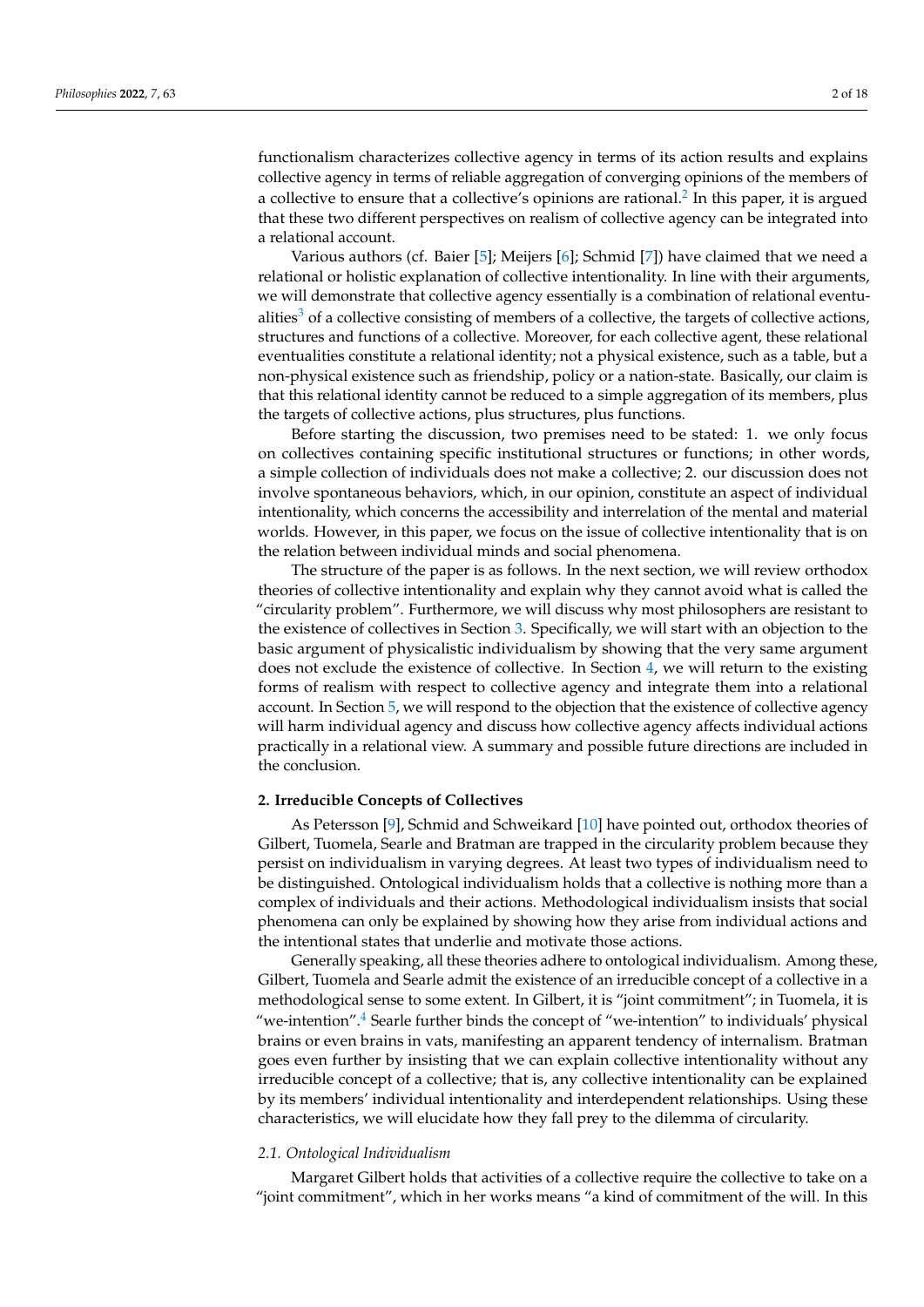case, the wills of two or more people create it, and two or more people are committed by it" ([\[13\]](#page-16-9), p. 134). Such a joint commitment implies a normative relationship among members that each has an obligation to act accordingly and demands others' conforming actions. She further defines "plural subject" as people "are jointly committed to doing something as a body" ([\[13\]](#page-16-9), p. 145). Although Gilbert claims we need to transcend individualism (cf. [\[14\]](#page-16-10)), she restricts the conceptual basis of "joint commitment" to include only conditional personal commitments (cf. [\[15\]](#page-16-11)) and explicitly bases her analysis on "the concept of an individual person with his own goals, and so on, does not require for its analysis a concept of a collectivity" ([\[16\]](#page-16-12), p. 435).

Among various criticisms of Gilbert's theory, there is a particular criticism that claims that Gilbert faces the danger of circularity. It asks how a joint commitment to jointly perform an action can be formed without presupposing the concept of a joint action that is meant to be brought about by the plural subject; for, if we say individual agents *A* and *B* jointly commit to have a meeting, the concept of the joint action of their meeting is presupposed. It seems that joint commitment presupposes rather than explains the concept of a joint action it is intended to analyze. A possible reply could be that before *A* and *B* have the joint commitment and act as a body, each of them is already willing to do so. However, such a reply is not enough because such circularity reappears at the level of willingness. Nevertheless, her theory of creating joint commitments is a normative description rather than a conceptual analysis (cf. [\[9\]](#page-16-7)). Thus, it would not be proper to criticize her theory with circularity problems.

Regarding Tuomela's theory, it distinguishes the form of individual attitudes in "wemode" versus "I-mode", as "notions of having an attitude and acting as a group member versus as a private person" ([\[17\]](#page-16-13), p. 46). Moreover, he defines "we-intention" as follows: an individual agent has the we-intention to do X if and only if they have a respective individual intention to do X and have certain beliefs about the actions and beliefs of other participants, and there is a mutual belief among the participants about this. "When there is shared we-intention in this sense we can speak of at least a weak joint intention, one in the I-mode. In the we-mode case we can say that the participant intends to participate in X at least in part because the group intends to perform  $X''$  ([\[18\]](#page-16-14), pp. 41–42). Tuomela's analysis of (we-mode) "we-intention" can be briefly characterized as follows: A member *A* of a group *G* has we-intention to do action *X* if and only if (1) *A* intends to do their part of *X*; [5](#page-15-4) (2) *A* believes that others in *G* will do their parts; (3) *A* believes that there is a mutual belief among the participating members of *G*; (4) (1) in part because of (2) and (3) ([\[18\]](#page-16-14), pp. 42–43; [\[19\]](#page-16-15), pp. 340–341).

<span id="page-2-0"></span>Observe that although Tuomela clarifies that "my analysis is not meant to be reductive but is rather meant to elucidate the irreducible notion of we-intention in a functionally informative way" ([\[19\]](#page-16-15), p. 358), he also explicitly mentions that "the present approach is ontologically individualistic in the sense that we-mode states and properties are attributed to individuals, severally or jointly, when they function as group members" ([\[20\]](#page-16-16), p. 93). In other words, he believes that although we have a special kind of attitude—we-mode and a special kind of intention—we-intention—this does not presuppose any existence of collective entities as its bearer.

Tuomela's theory also faces a problem of circularity. By his analysis, if an agent *A* intends to do their part of *X*, and has we-intentions that satisfy the conditions (1)–(4) above, it still presupposes a concept of a collective that intended to be constituted by we-intention. So, "we-mode" and "we-intention" do not constitute the concept of a collective, but rather presuppose its existence. In ([\[19\]](#page-16-15), pp. 355–361), he replies that his account does not contain any vicious circularity since the analysis means that a collective is consisted in, instead of constituted by, the participants' having we-intention. However, this is not satisfactory since it is just a verbal way out; he still needs to explain what "consisted in" is.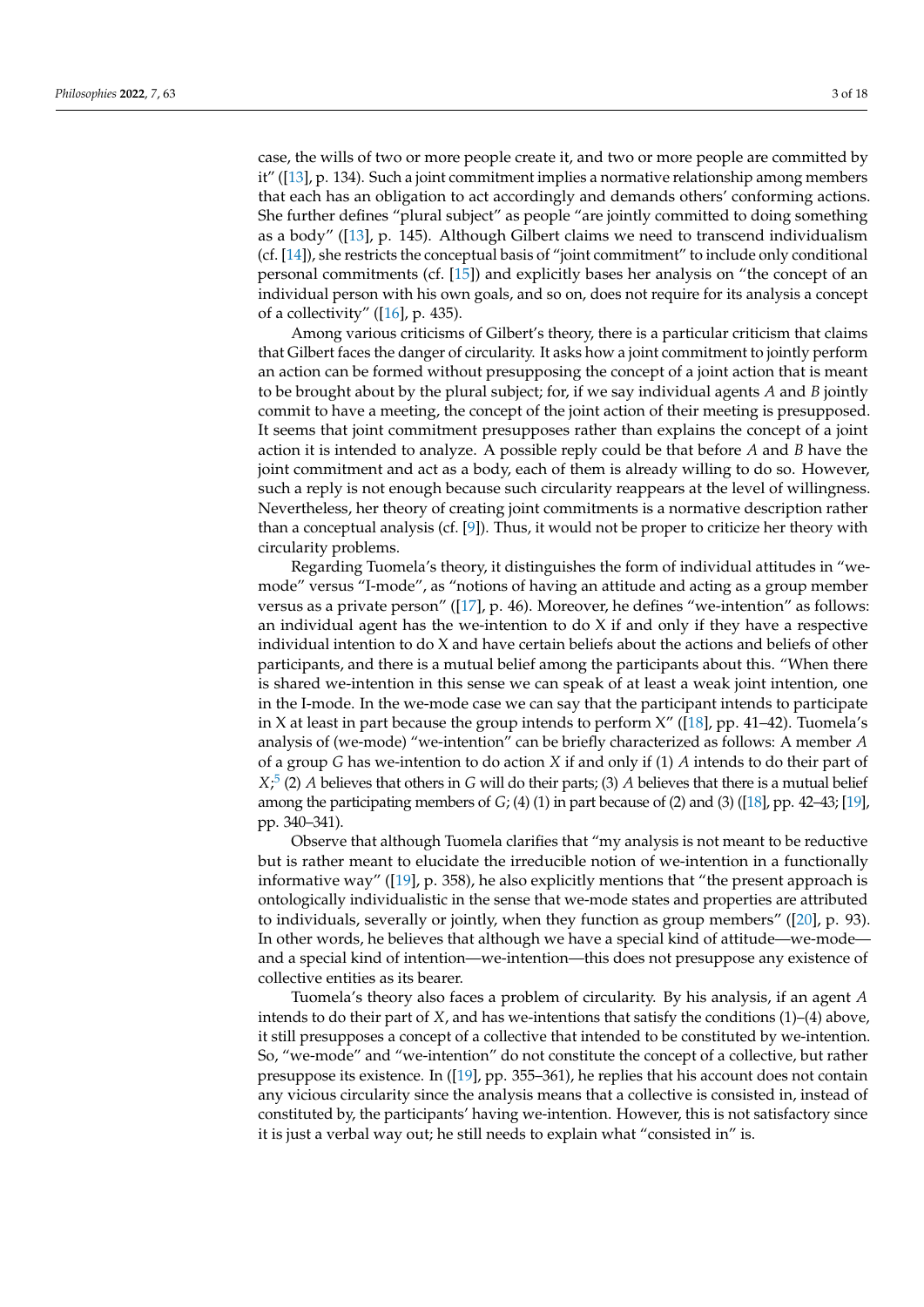#### *2.2. Ontological Individualism with Internalism*

Searle supports the idea of "we-intention" and rejects Tuomela's analysis of it; he says, "this account is typical in that it attempts to reduce collective intentions to individual intentions plus beliefs. I, on the contrary, am proposing that no such reduction will work, that 'we-intentions' are primitive" ([\[21\]](#page-16-17), p. 404). However, meanwhile Searle insists that "all intentionality, whether collective or individual, has to exist inside individuals' head" ([\[22\]](#page-16-18), p. 44). To Searle, the primitive, irreducible "we"-form is the core feature of cooperation, yet this concept of a collective can only exist in the participants' heads and motivate their contributions. Although insisting on an irreducible concept of a collective, he claims that his theory adheres to methodological individualism (cf. [\[21\]](#page-16-17)). In addition, the above conception of individuals as just brains has a strong flavor of internalism.

The combination of internalism and ontological individualism makes his theory more vulnerable to criticism. In addition to the circularity problem, Searle also has to accomplish a seemingly impossible thing: to explain collective actions, which are characterized as interpersonal, in an internalistic way. Moreover, it remains an open question how an irreducible, primitive "we"-form emerges in the individual brain.

#### *2.3. Ontological Individualism with Methodological Individualism*

Bratman executes a thorough reductionistic analysis in which a collective intention can ultimately be reduced to interrelated individual intentions (cf. [\[23\]](#page-16-19)). He suggests that each participant agent can intend not only their respective contributions but also a joint activity *J* as such. His analysis runs as follows: "We intend to *J* if and only if 1. (a) I intend that we *J* and (b) you intend that we *J*; 2. I intend that we *J* in accordance with and because of 1a, 1b, and meshing subplans of 1a and 1b; you intend that we *J* in accordance with and because of 1a, 1b, and meshing subplans of 1a and 1b. 3. 1 and 2 are common knowledge between us" ([\[24\]](#page-16-20), p. 121). Although Bratman claims his theory can radically reduce collective intentionality to the individual level, many situations with a concept of a collective do not seem to yield to his reduction.[6](#page-15-5) In addition, the collective concept "we *J* " is not fully reduced in his analysis: it reappears at the individual level.

<span id="page-3-0"></span>The criticism of circularity is brought against Bratman's work and takes the form of a question: how individuals can refer to joint activity in the absence of "jointness"? How can an agent assume that others will intend as they do without assuming there is a collective intention? It seems individual intentions, as he conceives of them, may not be a sound ground for shared intention but rather a superfluous expression of existing collective intentionality. Bratman replies that in order to achieve "jointness", members' intentions also need to satisfy the following conditions: "each is appropriately responsive to the other; each is set not to thwart the other and is at least minimally disposed to help the other if needed; there is (feasibility-based) persistence interdependence in relevant intention; there is, as a result of all this, rational pressure in the direction of social rationality; each expects all of this to issue in the joint action each intends; and all this is out in the open" ([\[25\]](#page-16-21), p. 95). These conditions are, in his terminology, a form of interconnected functioning between the intentions and actions of the participants. However, again, this interconnected process of intention formation presupposes the concept of a collective it is meant to constitute.

#### *2.4. The Gordian Knot*

As mentioned above, centering on 'joint activity', 'we-mode', or 'joint commitment' while retaining the 'I'-form of the constitute individual intentions will face the danger of circularity. However, this is not the crucial difficulty of individualism, in our opinion.

Humberstone [\[26\]](#page-16-22) distinguishes analytical circularity from inferential circularity and claims that the latter is generally vicious, but the former is not. Suppose the general form of an account of a concept *K* runs as follows: the concept *K* applies if and only if certain conditions  $C_1, C_2, \ldots, C_n$  are obtained. Such an account can be thought of as a putative analysis of *K*. Viewed as such, an account is analytical circular if the concept *K* is employed in specifying the conditions  $C_1, C_2, \ldots, C_n$ . Alternatively, we can also think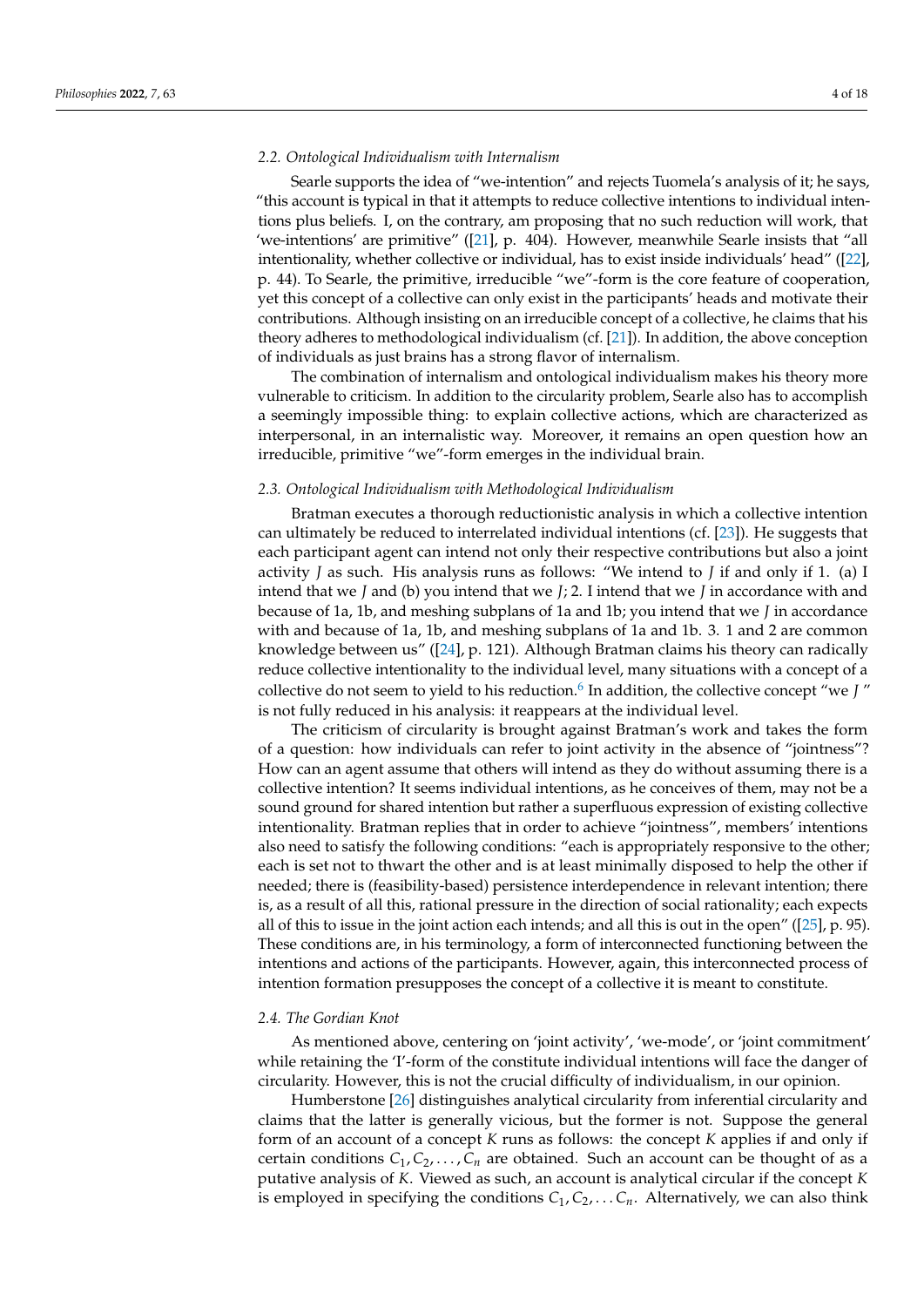of such an account from the perspective of the bi-directional claim "if and only if." The direction of "only if" just provides necessary conditions for applying the concept *K*. When it comes to the direction of "if", the situation is different in a crucial sense. As Humberstone formulates it: "the kind of circularity pertinent here will not be like the circularity of a putative analysis or definition, but rather, like the circularity of an argument" ([\[26\]](#page-16-22), p. 250). That conditions  $C_1, C_2, \ldots, C_n$  obtain are premises of this argument, and that concept *K* applies is its conclusion. Thus "an account of the application some concept is inferentially circular when any argument or inference from premises claiming the various conditions provided by the account to obtain, to the conclusion that the concept applies, is itself circular in whatever sense an inference or argument can be circular" ([\[26\]](#page-16-22), p. 250). A more usual way to explain the flaw of circularity is this: if a concept is being explained, the explanation should not be understood only by those already possessing the concept. In this sense, the analytical circularity is deficient in the fact that it impedes the transition from an understanding of the terminology in an account to an understanding of concepts. In contrast, the flaw of the inferential circularity is not only at the level of understanding but also at the level of knowledge: people cannot obtain any new knowledge from a definition that is inferentially circular.

Under such a distinction, Petersson [\[9\]](#page-16-7) mentions that the above analyses of acting with collective intentions face analytical circularity. For example, if we say one of the necessary and sufficient conditions for "I push the car intentionally" to be true is that I know I push the car intentionally; that is the case of inferential circularity. Because if I know I push the car intentionally, I already push the car intentionally. Such an analysis may not contribute to our understanding of the term "intentional". However, if we say one of the necessary and sufficient conditions of "we push the car collectively" to be true is that our pushing the car is explained by "joint commitment", "we-intention" or "we-*J*" and further involves each individual's intending on pushing the car collectively, although the concept analyzed is implicitly present in components of the analysis, we do obtain further knowledge compared to the single statement of "we push the car collectively".

In line with Humberstone and Petersson's arguments, we also think the so-called circularity problem these orthodox theories encounter is not severe, since they (at most) presuppose the existence of a concept of a collective instead of the actual existence of a collective. After all, concepts can exist without any assumption that there is something ontological that corresponds to them. Thus the object being explained is different from the one being assumed conceptually, and we do obtain new knowledge.

Furthermore, we believe that the true Gordian knot lies in the attempt to explain collective agency or intentionality solely in terms of individual agency or intentionality. In such an attempt, an irreducible concept of collective agency remains at the individual level, and then the question of where that concept comes from arises. If there is, in fact, no such thing, as ontological individualism claims, the concept of a collective that individuals have should be considered as nothing but an illusion. However, we still need to explain why that illusion exists. The crucial point is why this illusion of a collective plays an essential role in collective actions. The three available answers to the question of the essential role of the concept of a collective are non-satisfactory; they are (1) claim that they are mere illusions; (2) acknowledge that the concept of a collective that cannot be reduced; (3) reduce the concept of a collective to the individual level to dismiss it. The "non-satisfactory" here means that they may not contribute to our understanding of the essential role of the concept of a collective. If we admit that answer (1) is irrelevant to our understanding and that the reduction of approach (3) cannot be completed (as in Bratman's theory, "we *J*" reappears at the individual level), only (2) is left to be elaborated. Suppose we put "Acknowledge the concept of a collective that cannot be reduced" as one of the necessary and sufficient conditions for, "The concept of a collective plays an essential role in collective actions". Then it involves inferential circularity rather than merely analytical circularity. This is because, by referring to concepts with irreducibly collective content, we already presuppose that some kind of conception of collective action plays an essential role without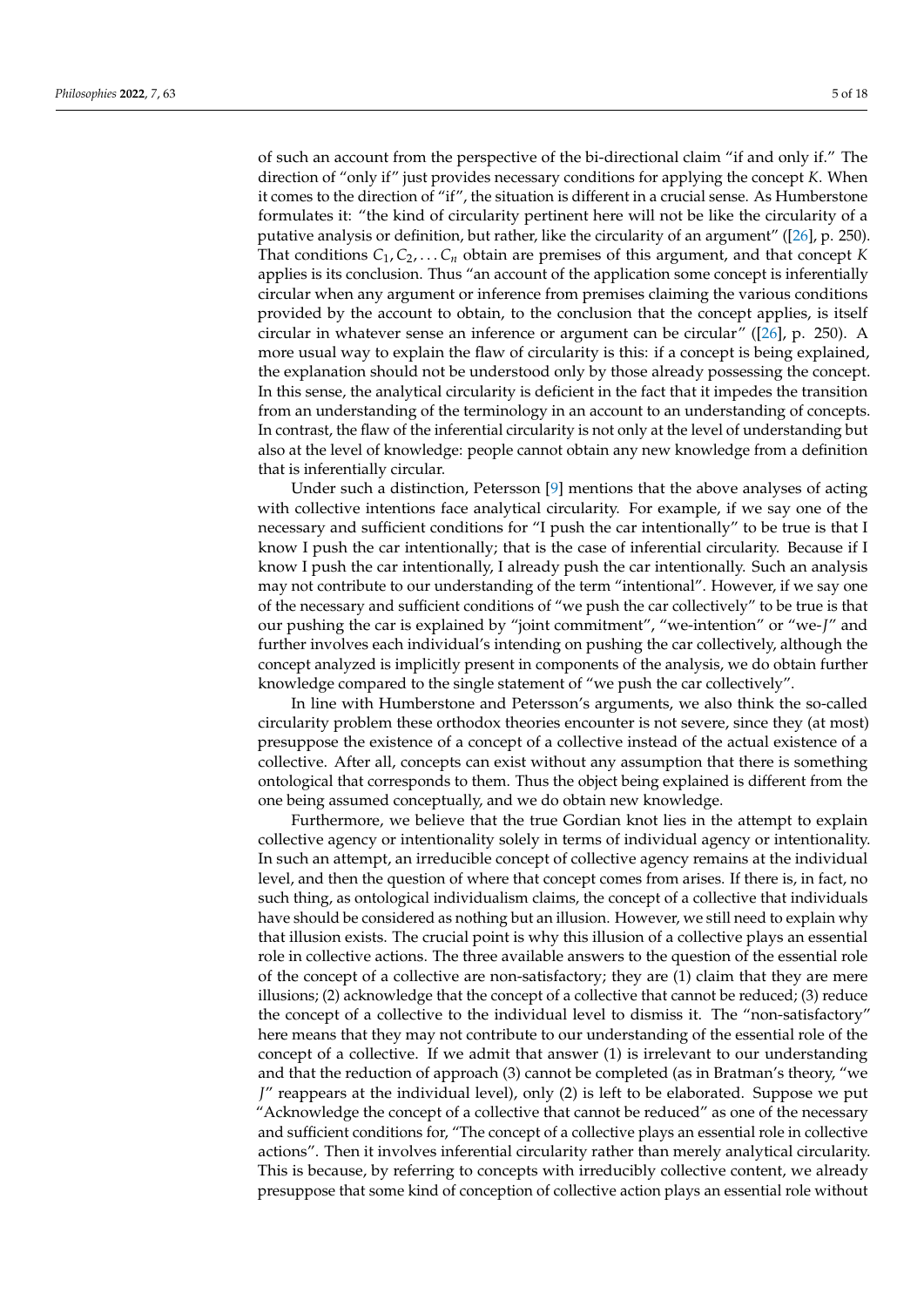providing further analysis of it. In other words, we cannot obtain any new knowledge from answer (2). The whole individualistic explanation fails to provide an understanding of the concept of a collective and its source. This is the crucial challenge for individualistic accounts, especially for those that admit an irreducible concept of a collective. The relevant circularity is not an analytical one but an inferential one. To cut this Gordian knot, we need to explore its source related to our ontological assumptions, which will be discussed in the next section.

#### <span id="page-5-0"></span>**3. Why Can't We Speak of Collective Entities?**

Before presenting our point of view in Section [4,](#page-8-0) we first address the question of why individualism has such a broad audience. Baier [\[5\]](#page-16-4) points out that a Cartesian specter has haunted the field of collective agency for a long time and has led to the existing individualistic theories. Meijer [\[6\]](#page-16-5) and Schmid [\[7\]](#page-16-6) continue to develop this view and refute any individualistic tendencies in the discussion of collective agency. We believe that resisting this Cartesian influence will shed new light on our breaking away from the shackles of the physical bearer to make it possible to acknowledge the existence of collectives. We will illuminate this by reformulating the basic argument of physicalistic individualism and showing that it cannot exclude the existence of collectives.

#### *3.1. The Basic Argument of Physicalistic Individualism*

People always regard intentionality as a mental state possessed by an individual. Correspondingly, we intuitively find it is challenging to accept collective intentionality if this indicates a certain spiritual body of a collective: a Hegelian spirit of a collective possesses such collective intentionality, just as an individual possesses their own intentionality. The Cartesian specter plays a decisive role in this. In Meditations, Descartes' argument of "Cogito ergo sum" constructs the concept of an independent individual mind, which is isolated from the social and natural world. In his narrative, intentionality is not a property of interpersonal and multi-subjective types of entities. As formulated by Schmid, this tradition brings about a kind of "formal individualism", which restricts intentionality to an 'I'-form and rejects any plural form of intentionality.

Bratman's reductionist theory presents firm ontological individualism plus methodological individualism. Searle's strategy of looking for brains in vats as bearers is obviously internalistic. Gilbert, Tuomela and even Sugden, Gold, etc., (in the economics tradition of team reasoning) adopt a modest approach: they accept concepts of collectives but still insist on ontological individualism. The key observation is that these accounts avoid attributing any concept of a collective (whether reducible or not) to a non-individual collective entity. The reason behind this is that all the authors accept that nothing at the collective level can serve as a vehicle for concepts of a collective. Per contrast, the individual in a physical sense is a perfect vehicle, so in addition to individual intentionality, they ascribe part or all of collective intentionality to the individual, or more directly, to the individual brain. Note that there is a strong physicalist or materialist streak behind each of these theories, even for those who take a modest approach; without loss of generality, we may name such a type of theory more properly as "physicalistic individualism".

Both Cartesian internalism and contemporary physicalism lurk behind individualistic accounts. For narrative convenience, here we briefly reconstruct the basic argument of contemporary physicalistic individualism, $\bar{y}$  which consists of an internalistic argument of others' having intentionality and a reinforced physicalistic condition. The former contains three premises (P1, P2, P3) and a conclusion (C1):

- <span id="page-5-1"></span>(P1) Internalism in principle: the justifications of our cognitive contents are independent of the outside world.
- (P2) Self-awareness: everyone is familiar with themselves and can be aware of their physical body and their cognitive contents, and understand the correlations and differences between them.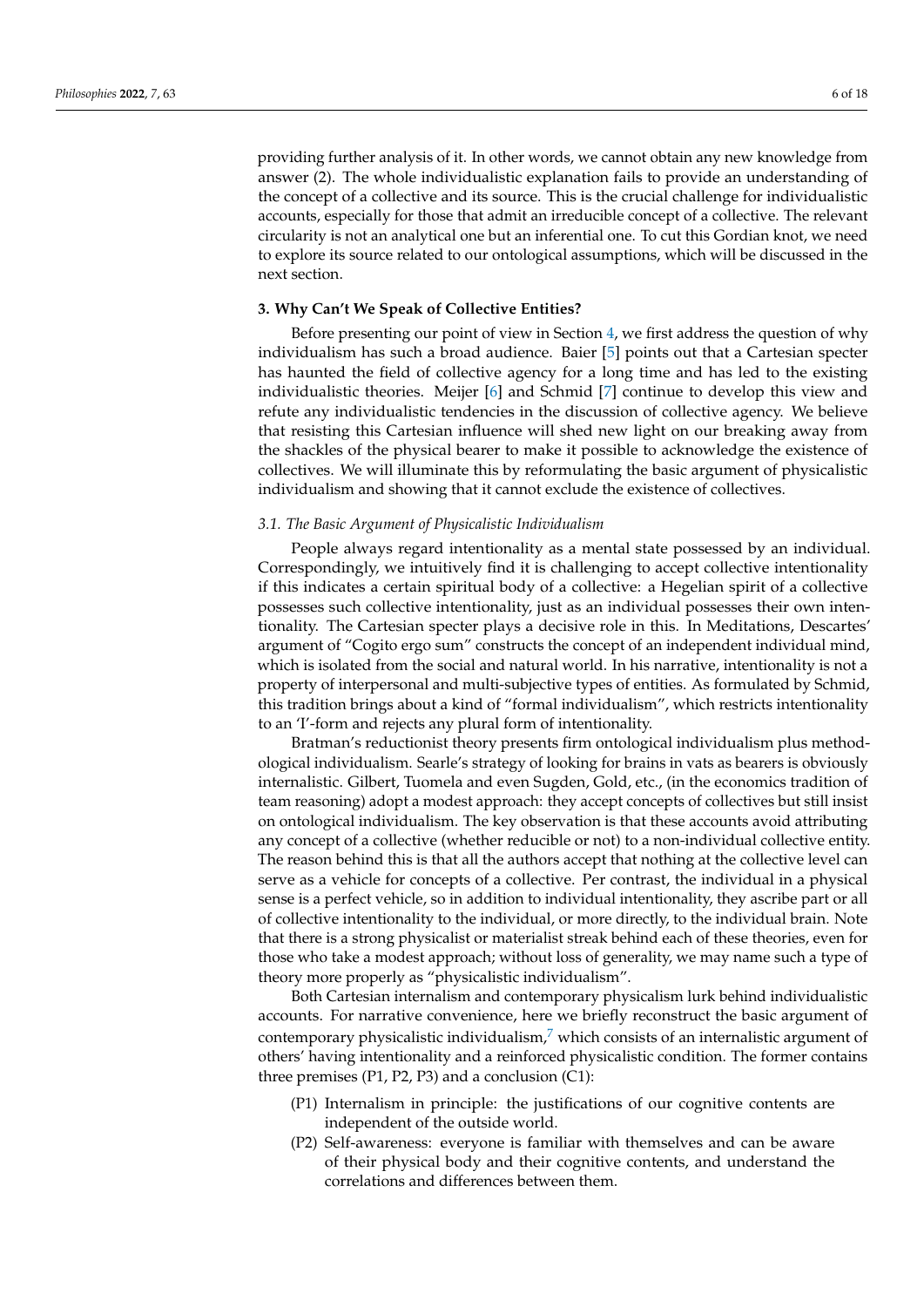- (P3) Awareness of others: we can see and touch other people (in a physical sense), although we cannot see and touch cognitive contents of other people, we can be aware of such things. And we can also have the concept of similarity and difference with other humans.
- (C1) With (P2) and (P3) as basic intuitive facts, each individual "I" knows themselves well and is aware of others. This "I" would see others as familiar kinds of stuff and attribute similar cognitive contents to them. According to (P1), "I" do not need any external source to justify knowledge (internalism). Therefore, every individual has the concept of other people having intentionality, independent from any actual connection with such intentionality.

Based on the facts of (P2) and (P3), Cartesian internalism acknowledges the awareness of others having intentionality.

The conclusion (C1) easily fits with physicalism and further strengthens it to a claim of physicalistic individualism. The reinforced physicalistic condition is as follows (P4):

- (P4) Physicalistic function of brains: all intentionality requires a physical brain, and in the end is a physical existence.
- $(C2)$  With  $(C1)$  as the basic conclusion, according to  $(P4)$ , such intentionality depends only on physical brains, which can only own by individuals. In other words, intentionality only exists on the individual level (me and other persons, even intelligent animals), which is a typical individualistic claim.

There are at least three aspects of this argument of physicalistic individualism that can be thought of differently. Of course, the first is directed at the condition (P1) and is adopted by the authors that oppose the Cartesian tradition mentioned at the beginning of this section. In this way of thinking, theories of collective agency do not succumb to those individualistic constraints and are not limited to dealing with the tension between irreducible concepts of collectives and ontological reductionism. It allows us to embrace a more general relational, holistic account that can explain collectives through primitive relational concepts. The second alternative view is connected with (P4) and argues that a system could have intentionality or agency without any physical bearers and that collective agency can exist in the sense of interpretationism or functionalism.<sup>[8](#page-15-7)</sup> We will come back to these accounts in detail in Section [4.](#page-8-0)

<span id="page-6-0"></span>Nevertheless, we think these two alternative ways of thinking are not sufficient to turn our attention to the relational account because they are alternatives to, instead of refutations of, physicalistic individualism itself. Even if we claim that individualism will face intractable theoretical difficulties and appeal to relationalism or holism to explain collectiveness, individualists can still find a way to escape, such as relaxing restrictions of methodological individualism (as in the work of Gilbert and Tuomela) and claiming that the relational account is nothing but another narrative.

#### *3.2. Objection to Familiarity*

In our opinion, the real problem with physicalistic individualism is that the logical pattern behind it is invalid. That pattern is: (1) "I" am familiar with myself as an agent; (2) as an agent "I" have intentionality; (3) in the same way as with myself, "I" am familiar with others as agents; (4) thus other agents also have intentionality; (5) and those agents that "I" am not familiar with do not have intentionality.

<span id="page-6-2"></span><span id="page-6-1"></span>The problem here is that familiarity requires a premise that the objects being compared are of the same type. At first glance, it certainly seems that "I" and other people belong to the same type of human being. However, knowledge of these two is of different types. Our knowledge of ourselves is intuitively distinct from our knowledge of external objects.<sup>[9](#page-15-8)</sup> Instead of the actual existences of "I" and others, what the internalist agent compares are two different types of knowledge of those existences. Thus, if this distinction holds, the extension from first-person to third-person having intentionality is problematic;<sup>[10](#page-15-9)</sup> in other words, familiarity does not apply here.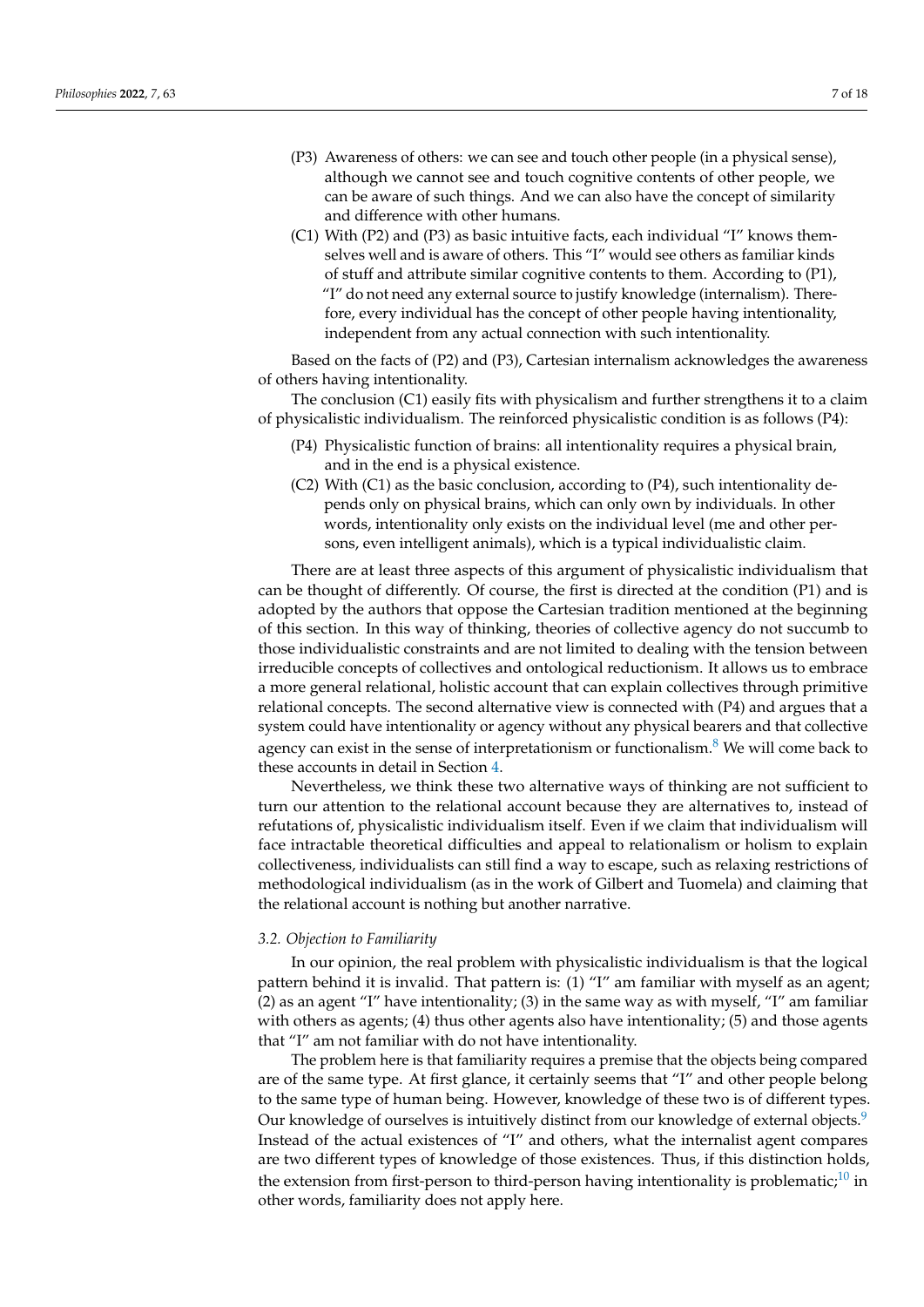In the argument of physicalistic individualism, the sentence in (C1) "This "I" would see others as familiar kinds of stuff and attribute similar cognitive contents to them" follows the logical pattern of familiarity. The result of mistakenly applying familiarity to two different types of knowledge is to accept a strict definition of an agent, i.e., all agents must have the exact attributes and organizational structures as the canonical agent such as myself, including necessary physical bearers. Hence, physical brains become a necessary condition for collective agency. Nevertheless, this is absurd. Our awareness of collectives and other people's intentional states is of the same invisible and untouchable objects. Yet, just because "I" am familiar with a particular relationship between my physical brain and my cognitive contents, "I" takes for granted that the physical brains of others also have their cognitive contents. However, since a collective does not have a physical brain, although "I" can be aware of a so-called collective, "I" firmly believes it does not exist and cannot have intentionality because "I" am not familiar enough with it compared to a canonical agent like myself.

Based on the distinction of two types of knowledge, we do not need to stick to the definition of an agent in the strict sense. This means our understanding of an agent can be loosened to a level that an agent is only assumed to have sufficiently similar properties and functions as canonical agents; then, we do not need to seek any physical brains for collective agents.

Now the severe problem is that if we abandon the logical pattern of familiarity, we can declare collective existence through a similar argument without disposing of the premise of Cartesian internalism:

- (P1) Internalism in principle: the justifications of our cognitive contents are independent of the outside world.
- (P2) Self-awareness: everyone is familiar with themselves and can be aware of their physical body and their cognitive contents, and understand the correlation and difference between them.
- (P3\*)Awareness of collectives: although we cannot see collectives (physically), any person-in-society does perceive the existence of collectives, at least in the conceptual sense. Moreover, a person-in-society can be aware of a different kind of intentionality than that in a collective sense.<sup>[11](#page-15-10)</sup>
- <span id="page-7-0"></span>(C\*) With (P2) and (P3\*) as basic intuitive facts, each individual agent "I" knows myself well and is aware of collectives. Since the definition of an agent no longer requires physical grounds, "I" have no reason to reject the existence of collectives, at least in the conceptual sense. In this way, "I" will realize that such concepts arise from the manifestation of some counterpart of the physical world different from individuals, to which "I" would naturally attribute collective intentionality. According to (P1), justifications of my knowledge are independent of the outside. Therefore, collectives may exist and have their intentionality, and such intentionality depends on something different from individuals; in other words, intentionality can be realized at the level of a collective.

It is an apparent problem that internalism will make our cognition completely independent of any relation that refers to the external. In fact, concerning existence in the ontological sense, internalists cannot obtain any practical knowledge except of themselves. Therefore, the argument for others having intentionality also applies to a collective. In addition, physicalists think that they can find physical grounds for others' intentionality. Although we cannot see or touch collectives and thus cannot find a solid counterpart of collective intentionality, by internalism, our awareness of the existence of concepts of collectives would suggest that we ascribe collective intentionality to the ontological source of such concepts. Suppose there is a so-called dependency between the cognitive contents and the physical body of each individual (and such dependency is essentially an assumption of analogy to myself and may not be confirmed at all). In that case, collective intentionality can also depend on the source of concepts of collectives instead of physical brains.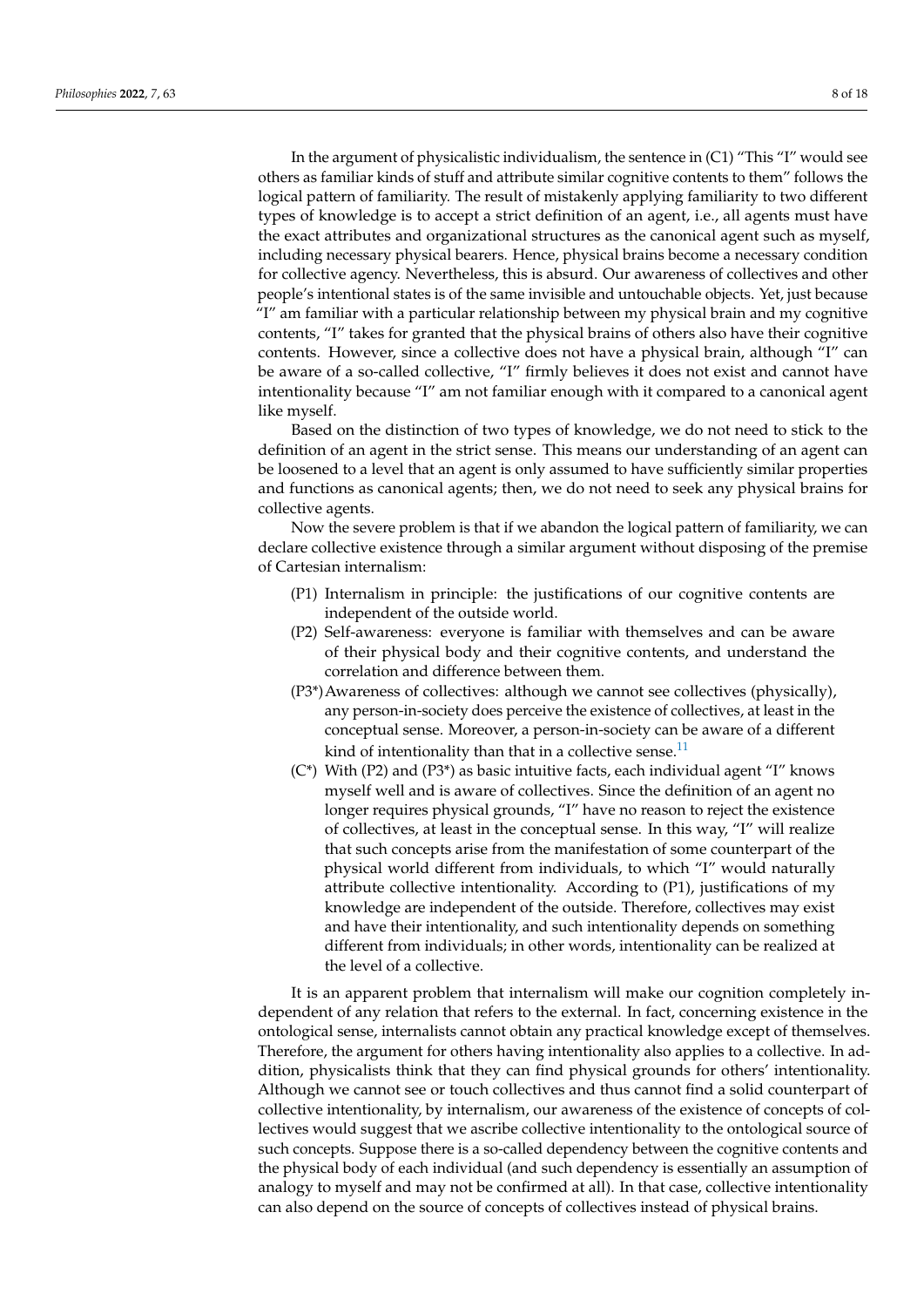If the above argument is valid, we may conclude that physicalistic individualism does not bring any substantive constraint. With the premise of internalism and a correct understanding of familiarity, we can conclude that collective intentionality can be attributed to the non-individual source of irreducible concepts of collectives. And that conflicts with individualism. It needs to be pointed out that such an objection against familiarity does not necessarily lead to collective existence. Philosophers who are worried about the collective specter can rest assured. It can only adequately show the absurdity of physicalistic individualism. Adhering to it can neither solve the problem of circularity nor naturally explain collectiveness. This suggests that it may be worthwhile to investigate whether a non-individualistic, relational and holistic account that is more suitable for explaining social phenomena should be adopted. Under such a relational account, we believe that collective intentionality depends on the collection of all the relational eventualities that generate it.

# <span id="page-8-0"></span>**4. The Relational Account of Collective Agency**

Orthodox theories that adhere to individualism are based on an intuitive argument about intentionality: whether a subject has an intention is based on whether it has a mind. However, two heterodox theories that acknowledge the existence of collective agency and collective intentionality emerged: functionalism and interpretationism.

# *4.1. Functionalism and Interpretationism*

<span id="page-8-1"></span>The classic functionalist approach of agency believes that a system manifesting agency only requires its behaviors to instantiate the agential model, which is represented as its behaviors meeting some necessary functional conditions. According to contemporary functionalist theory, the mind is an entity that can operate through its functional organization. In a holistic view, each part of the entity is defined by its role in the entire system, and these roles can be multiply realized.[12](#page-15-11) Specifically, Pettit and List believe that a functionalist account of agency should abandon physical constraints: agents must be composed of certain material substance that is the same as that of canonical agents such as humans or animals. Additionally, they believe we should also abandon psychological mode constraints: the process by which the agent forms its inclination to act must be realized through a certain psychological model, such as consciousness. Moreover, a functionalist account should turn to the only condition of ratiocinative capacity: as long as the subject's actions reflect its capacity of rationality, it can be identified as an agent. "The system has to be able to identify some of the demands imposed by the pattern<sup>[13](#page-15-12)</sup> as regulative or normative requirements, and to let the identification of those demands reinforce conformity and underpin the recognition of non-conformity as a failure" [\[32\]](#page-16-23). Therefore, their theory relaxes the restrictions on agency and maintains that as long as collective actions reflect the collective's rational ability, the collective can have intentional states and agency. On this basis, their theory examines the issue of how to achieve rationality in collective decision making in voting and claims that if multiple decisions of a collective are logically consistent, $14$  they reflect rationality and, by their definition, can be treated as a collective agent (cf. Pettit [\[33\]](#page-16-24); List and Pettit [\[4\]](#page-16-3)).

<span id="page-8-4"></span><span id="page-8-3"></span><span id="page-8-2"></span>On the other side, interpretationism maintains that if we can interpret an agent, then the agent is intentional, $15$  and it asks: what assumptions do we need to explain agential behaviors? If we assume that certain premises and successfully explain agential behaviors in terms of them, then our assumptions about agents can be justified, thereby determining the nature of agents. The common assumption is that an agent should obey rational norms, i.e., is rational. Such an assumption is basic since we cannot understand and interpret any agent until we make it. Contemporary interpretationism follows a view called Neo-Lockeism: personhood means to keep a rational first-person point of view. They believe that this first-person perspective is not related to the unified consciousness that Locke originally insisted on, nor is it related to souls or brains, but is only a perspective that can be applied and understood by others. This rational perspective does not need to be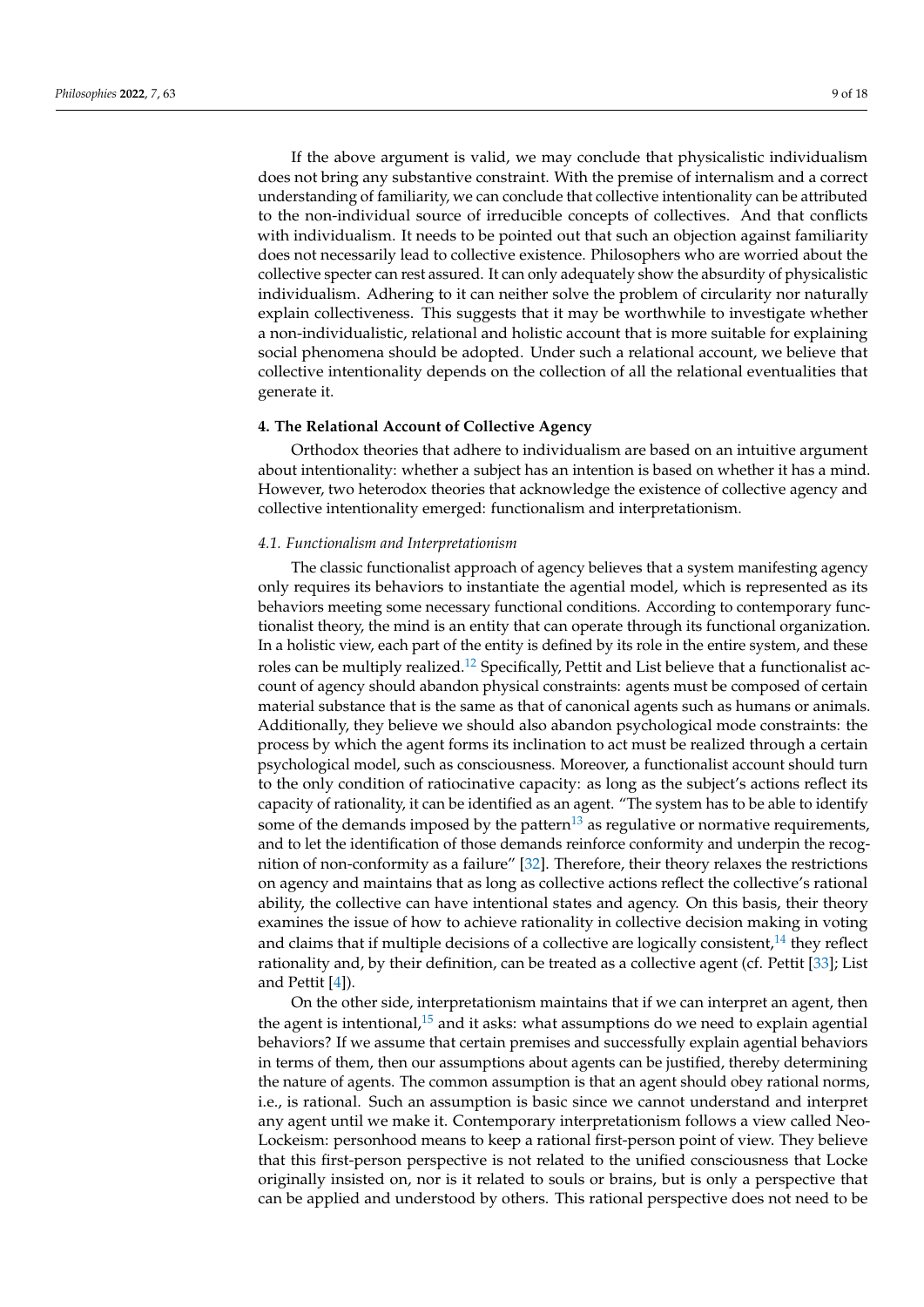bound to any individual soul or animal (cf. Rovane [\[2\]](#page-16-1)). Based on the assumption of a rational perspective, interpretationism attributes beliefs, desires, and intentions to agents according to their environment and functions and can further predict agents' behaviors based on those attributed intentions. Furthermore, "these attributions are not made in isolation but holistically" [\[3\]](#page-16-2). Because there is no link between physical and spiritual aspect, contemporary interpretationism recognizes the existence of collective agency, in the sense of realizing the rational first-person point of view at the collective level. In its analysis of collective intentions, the structure of a collective is regarded as an essential component. "The structure of the organization provides a way of synthesizing the disparate perspectives of individuals into a unified perspective from which goals and subgoals can be set and achieved" [\[3\]](#page-16-2). Individuals can think and act intentionally in the sense of "collectively" by adopting the collective perspective. Interpretationism believes that a collective is rational, if and only if, it has a certain structure that enables it to achieve its goals effectively. When this hypothesis is established, interpretationism "attributes beliefs, intentions, and desires to organizations the same way we do to individuals" [\[3\]](#page-16-2).

Interpretationism is a mild realism of agency. It uses a hypothesis-inference approach to judge what assumptions are necessary in a roundabout way. In interpretationism, we can directly describe the attribution of beliefs, desires, intentions to collective agents. On the other hand, functionalism is more a kind of behaviorist judgment about agency. It judges whether a collective has agency by determining whether its actions meet necessary functional conditions. Because functionalism relies only on observable actions, it can be well integrated with specific approaches in the social sciences such as game theory and social choice theory.

# *4.2. Turn to a Unified Account*

In this section we propose a new perspective that starts from the observation that interpretationism and functionalism are different but compatible and can be integrated into a unified account. In our opinion, the most significant difference between them is in their research perspective. In addition to relaxing the physical and psychological constraints on agency, contemporary theories of interpretationism and functionalism loosen the constraints on agency from two aspects: interpretationism relaxes the constraints on the conditions that behaviors of a collective should satisfy; functionalism relaxes the constraints on the internal structure of a collective. If our understanding is correct, it is possible to integrate them into one unified account in which the essence of collective agency is directly revealed.

Our account is based on the observation that we all have no problem accepting and using concepts of collectives in our daily lives, for instance, companies, institutes, nationstates, etc., and also that we have the ability to attribute collective beliefs, desires, etc., to collective agents, as well as to predict and expect their behaviors. For example, "The soccer team has the determination to win"; "The Dutch government believes herd immunity is more effective in fighting COVID-19"; etc.

We want to argue that the ontological sources of these facts are relational eventualities. Regarding collective agency, functionalism and interpretationism deal with two aspects of the relations across a collective, namely the internal relations of a collective (collective structure, that is, the interaction between its members) and the external relations of a collective (collective function, that is, the interaction between the collective and the outside world).

We believe that a collective agent is essentially a collection of relational eventualities. Specifically, this collection of relational eventualities includes relata (members of a collective and the targets of collective behaviors) and relations (a collective's internal structures and external functions). These relata and relations constitute a recognizable identity of a collective agent, which can then play a role in our decision-making. The irreducible collective intentionality is assigned to its members through internal relations, and an individual can choose to take part in the intentionality of different collectives depending on what net of relations they finds themselves in. For example, an agent could be in multiple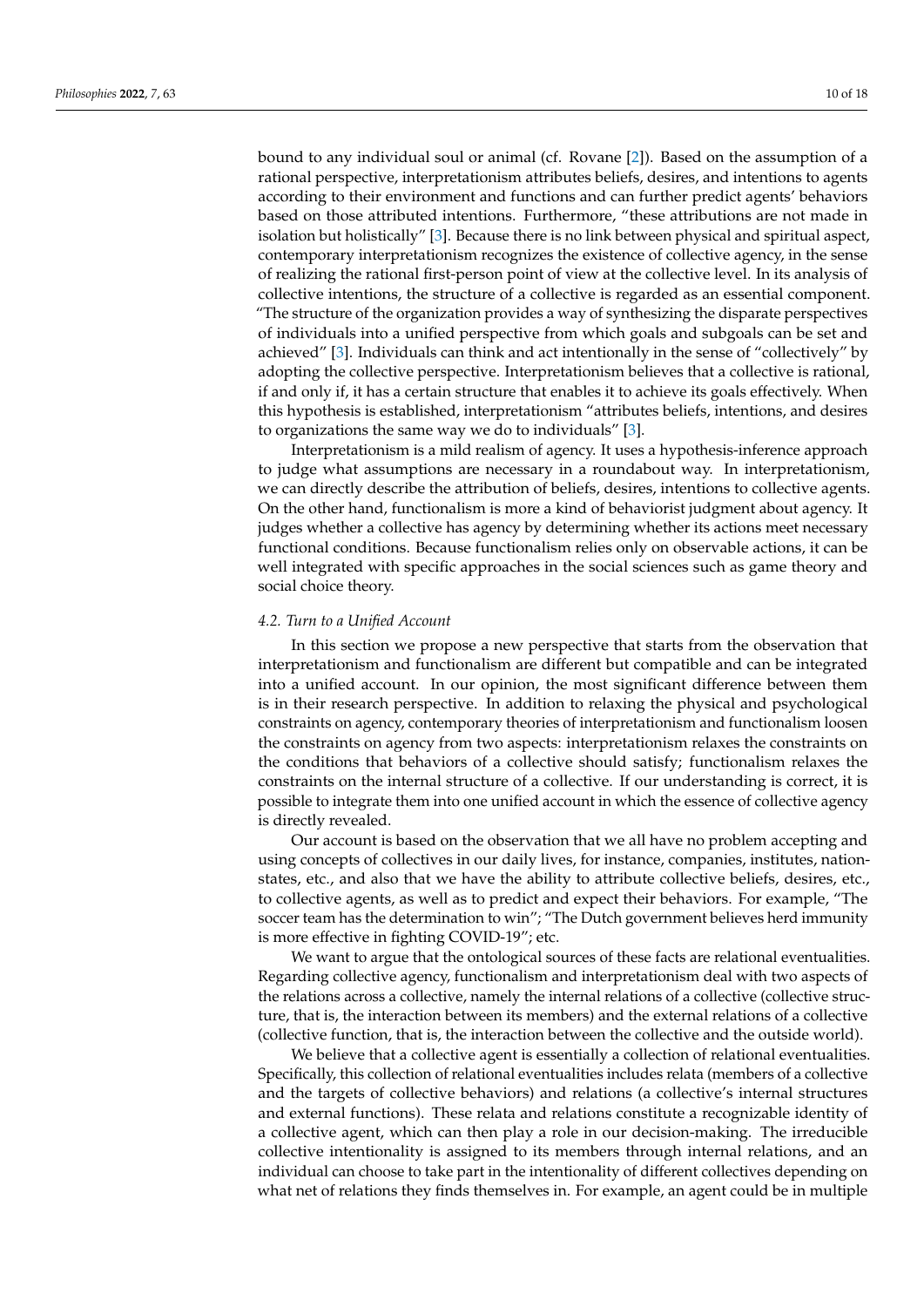collectives simultaneously, such as their company, family, fishing club, sports team, etc. Each collective assigns collective intentionality to its members through its unique structure, and the individual-in-relation has to consider these collective intentions because they are involved in these collective relations.

<span id="page-10-0"></span>This is a purely relational explanation. On the one hand, we do not presuppose any existence beyond what is commonly acceptable for our analysis, i.e., only substances and relations, $16$  without any mysterious element, such as a spiritual body. On the other hand, we reject physicalistic individualism and regard the existence of collective agency as a recognizable collection of relational eventualities. This view is consistent with the argument of Schmid [\[35\]](#page-17-0) and Schweikard and Schmid [\[10\]](#page-16-8), "It is, rather, to treat collective intentionality as irreducible with respect to its content and mode, and relational with respect to the structures that ground individuals' reference to plural contents and their self-conception as subject-in-relations"  $[10]$ .<sup>[17](#page-16-25)</sup>

# <span id="page-10-1"></span>*4.3. A Thorough Relational Account*

Admittedly, some kinds of collective agents are not stable compared to individual agents, for example, a reading group. However, some kinds of collective agents look more stable than individual agents, for example, a university or a government. Either kind maintains its diachronic identity, the difference lies in the source of this maintenance. A collective with institutional structures or functions will not change by variation in members but only by variations in its structures or functions. We will not consider a basketball team a new team just because of its members' changes. Nor will it be considered a new company just because the shareholders of a company are renewed. However, we will be intuitively aware of changes in collective identity due to changes in the internal and external relations of the collective. For instance, the internal structure has changed, such as the merger of a company with another one into a new enterprise, or the realization of the external functions can no longer meet the necessary conditions, for example, when it is revealed that the actual purpose of a so-called charity organization was to make a profit.

It seems that the relational patterns instead of the relata play a fundamental role in collective agency. The examples above show that a relata's changing does not necessarily lead to a variation of our recognition of a collective, but a relation's changing does the opposite. Can we speak of the relational pattern itself without relata? Of course! For instance, in modal logic, we can either use a concrete symbol *Rab* to express the relationship between states *a* and *b*, or we can use formulas such as T:  $\Box \phi \rightarrow \phi$ , 4:  $\Box \phi \rightarrow \Box \Box \phi$ , 5:  $\Diamond \phi \rightarrow \Box \Diamond \phi$  to express more abstract relational properties. Similarly, our cognition of collective agency is actually more direct to its abstract relational patterns, and those relata only enter into relational eventualities by being referred to such relations.<sup>[18](#page-16-26)</sup>

<span id="page-10-2"></span>The relations in the collection of relational eventualities thus play a critical role in forming the fixed pattern of collective identity. Only when the pattern undergoes a fundamental transformation will we think that the collective has changed. It should be noticed that this does not mean we advocate a theory in which individual and collective agents are defined differently: a collective agent is determined by relations, whereas an individual agent is not. On the contrary, we hold that the concept of agency as such, not just that of collective agency, is essentially a collection of related eventualities that guarantee the realization of a diachronic rational perspective that can be applied and understood by others, and its actions satisfy necessary functional conditions. For an individual, this rational perspective is guaranteed by the stable and rational diachronic self-consciousness of the individual, while for a collective, this rational perspective is guaranteed by the relatively stable diachronic structure of the collective. Concerning functional conditions, we do not agree that the consistency of the system's multiple decisions, as functionalism insists, is a necessary condition for the realization of rationality, but rather, more generally, that functional conditions merely ensure that actions embody the intentionality of the agent. In other words, even if multiple decisions of an agent are not consistent with each other,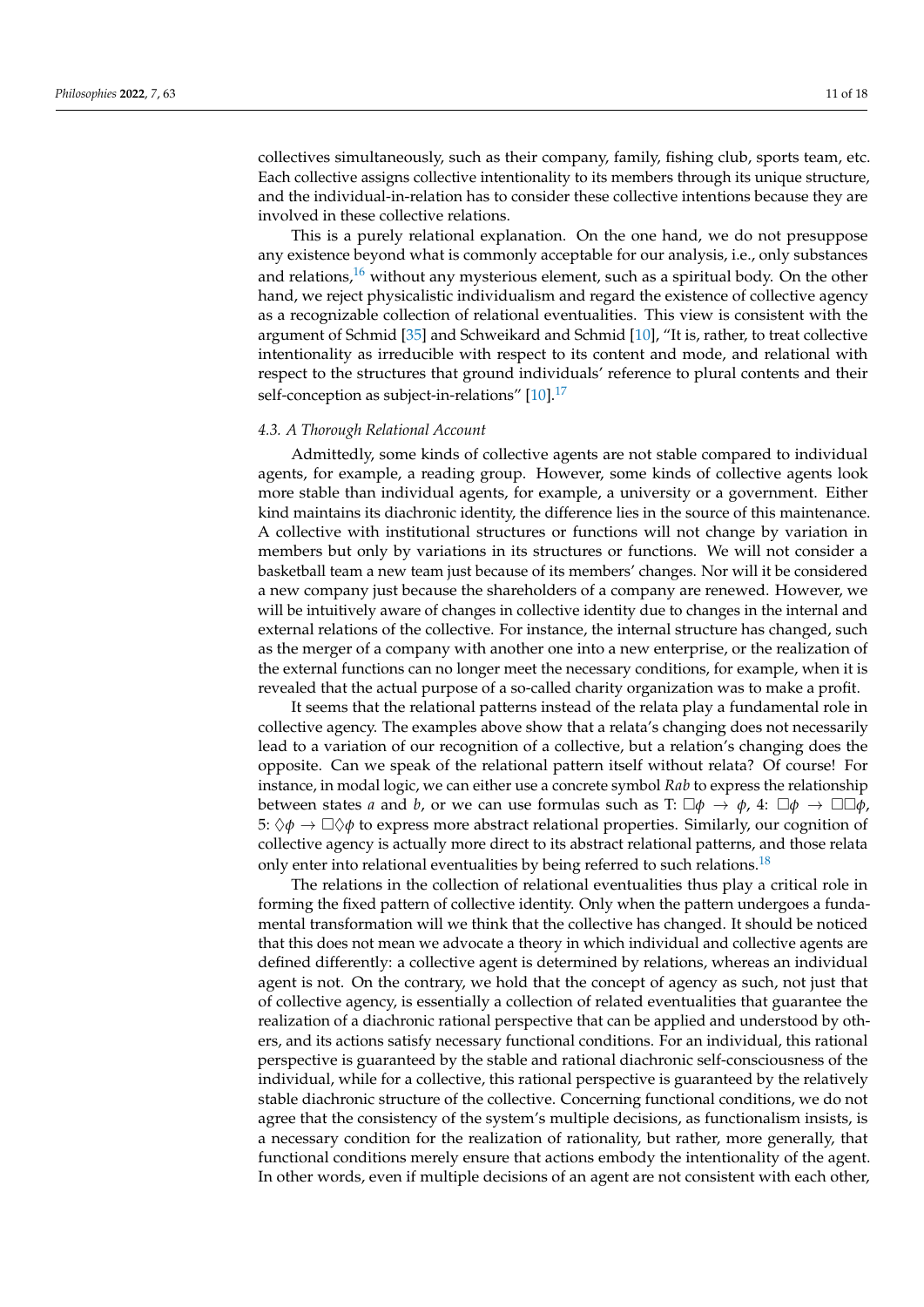as long as they are the result of the agent's intentionality, we still consider them to satisfy the functional conditions of agency.

We can re-examine the relationship between intention and agency from a relational perspective. In philosophy of action, intentionality is crucial because it is necessary for an agent to carry out their actions. From a relational point of view, intentionality represents the necessary relations that constitute agency; intentions and intentional actions directly bear the accessibility between cognitive contents and the external world. Prima facia, agency seems to be a property of an individual, but in essence, it is a relational property determined by the individual's various relational eventualities. The reason to say that agency is a relational property is that, in the broadest sense, agency expresses the ability to act as well as the capacity to manifest rationality, that presupposes and refers to the interactive relations between the agent and the external world (action), and indicates the nature of these relations to be manifested (rationality).

Thus, from a relational perspective, both individuals and collectives can be in relatively stable relational eventualities and thus can have the possibility to display agency. In terms of external functions, they have various interactions with the external world, and these interactions meet the same conditions, such as representation, motivation, rationality, etc. In terms of internal structures, individuals are fundamentally different from collectives. There are no inter-individual relations within individuals. Per contrast, a collective must have inter-individual relations as a collective structure to ensure its stability. On a relational view, these inter-individual relations are, from the perspective of an individual agent, between such an agent and the outside world since, for each individual, others categorically belong to the outside world too. However, from the perspective of collective agents, interindividual relations constitute the stable internal relations of a collective. One may think of the internal relations of a collective as a subset of the union of various relations its members as individual agents are involved in. However, it should be noted that the properties of the same inter-individual relation from the individual perspective and from the collective perspective are different. The former is an accessible relation between cognitive content and the outside world, and the latter is part of the internal structure of a collective. Once collective intentionality has been formed, we can only regard the latter kind of interindividual relations as part of internal structures, and not of relations of accessibility. This is the ontological reason at the micro-level why we have an irreducible concept of a collective in the context of collective intentionality. Moreover, besides those inter-individual relations that serve as the basic constitutive level of a collective's identity, a collective also contains higher-order relations, which take these inter-individual relations as relata. From a holistic perspective, together with these higher-order relations, all internal relations of a collective form a relational system that manifests the collective's identity. Thus, on such a holistic account, a collective identity grounded on its relational system cannot be adequately explained by its constituent parts. This is the ontological reason at the macro-level why we cannot reduce the concept of a collective. The question of how this collective structure comes into existence is beyond the scope of this paper. We assume that collectives by themselves have structures, and the discussion in this paper is within this boundary. Getting rid of this assumption will lead to more complex problems, a further relational account of agency left to future work.

Adopting a holistic perspective has some advantages: First, this is an entirely nonindividualist account. We can fundamentally avoid the circularity problems faced by the orthodox theories and use the primitive concept of relation in explaining social phenomena. Second, holism can integrate interpretationism and functionalism into a unified theory and properly explain the irreducibility of the concept of a collective. Third, although this holistic theory recognizes a realism of collective agency, we have not introduced any Hegelian mysterious spiritual entities or any totalitarian specters that Popper has criticized. On the contrary, we only point out the individualist's excessive ontological demands and reaffirm the importance of relations as bona fide, acceptable ontological entities. Moreover, since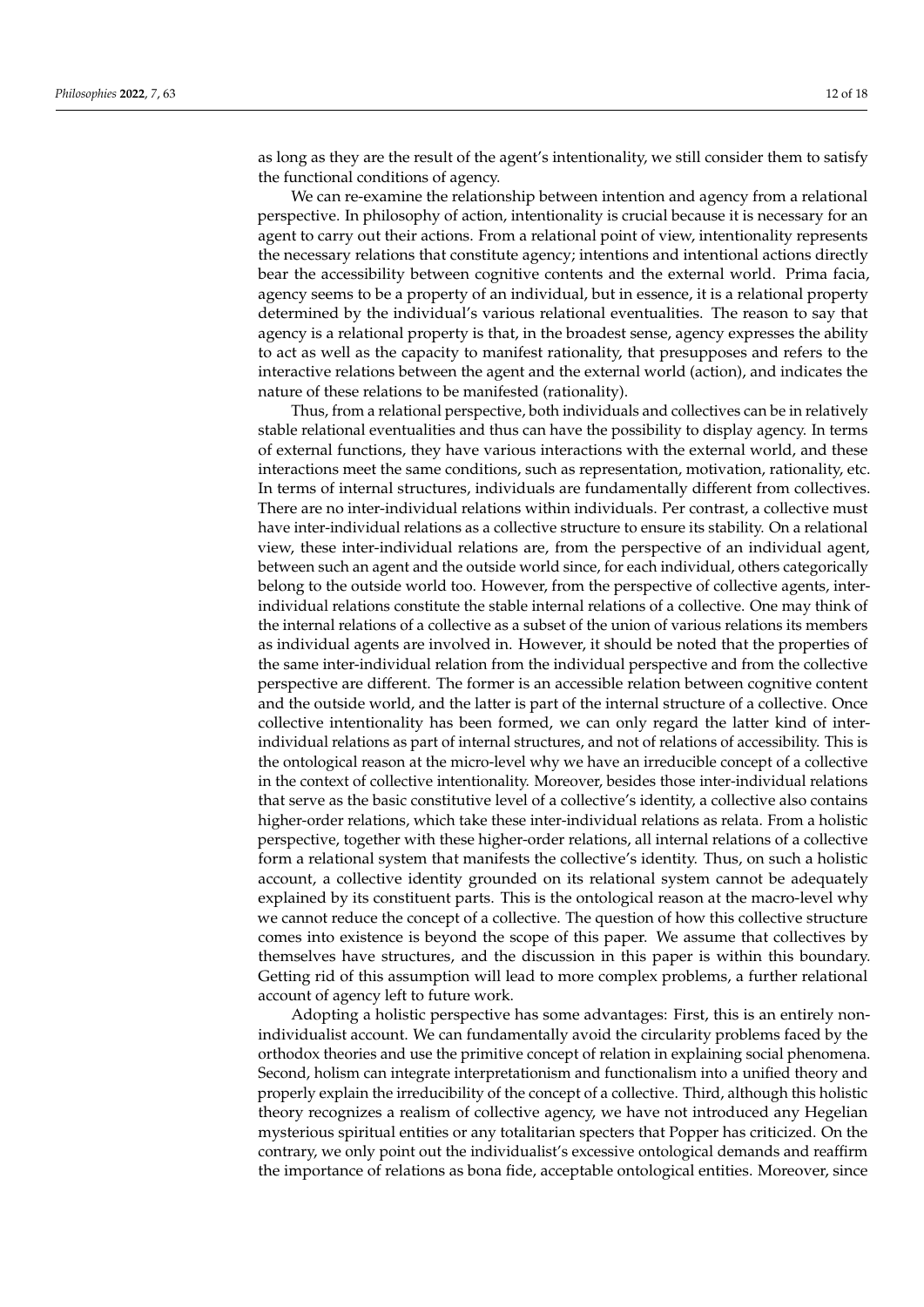we have stated that the collective discussed here is structural and does not involve any spontaneous behavior, our account has a solid and defensible basis.

In conclusion, we say a collective has agency if and only if it has a relatively stable relational pattern to realize its rationality. Such a relational pattern includes at least one of the following relations:

- (1) A stable interrelationship between its members that constitutes a stable structure;
- (2) A stable relationship between its members' choices and the collective action that constitutes a stable procedure.

Any collective with agency that satisfies this condition will be counted as a collective agent. The relational pattern is critical because groups with no relatively stable relational pattern cannot manifest collective agency.

In the sense that the concept of a collective is presupposed in the conditions of an account, the relational account also involves analytical circularity. Nevertheless, the problem here is not severe because those relations in our conditions exist factually rather than conceptually, which means that the individual-to-collective transition that hampers individualist accounts presents no problem for ours. In the relational account, relations as sufficient and necessary conditions must exist in the ontological sense, which provides the source of the concept of a collective. Furthermore, by acknowledging the essential role of the relational pattern and its content, the relational account provides new knowledge about our understanding of collective agency, thus avoiding inferential circularity. The relational account combines interpretationism and functionalism and thus inherits their tradition of removing superfluous constraints on the concept of an agent and agency. In other words, in the relational account, as long as a group satisfies at least one type of the relatively stable relational pattern, we regard it as a collective agent possessing collective agency. This means that physicalism does not apply in the relational account. Furthermore, as mentioned above, acknowledging ontological relations leads the relational account away from individualism. Therefore, the problem of physicalistic individualism discussed in Section [3](#page-5-0) is circumvented in the relational account.

#### <span id="page-12-0"></span>**5. Relations between Collective Agency and Individual Actions**

There has always been a powerful objection to acknowledging the existence of collective agency: it is that collective agency will cause its members to lose their individual agency and become nothing but mechanical or instrumental units, which will constitute a major problem for rational theories that focus on individuals. However, this worry appears unfounded in a holistic account.

This objection reverses the order of one's feasible strategies and one's agency. In a holistic account, the agency of any system is manifested in its ability to evaluate, select and implement all its feasible strategies, and at the same time, reflect on its own rationality. This is not to say that an individual maintains their agency first, then participates in some collective agency and is restricted, i.e., collective agency rests on individual agency. This is the perspective that most analyses work from. Instead, in a relational network, individualsin-relations show their agency by choosing between the optimal individual strategies and the optimal collective strategies.<sup>[19](#page-16-27)</sup> That is to say, not only does collective agency rest on individual agency, but individual agency also depends on its relation to relevant collective agency. There is a back and forth relationship between them, i.e., individual and collective agency are mutually dependent.

<span id="page-12-1"></span>This does not mean that the choice of an individual agent can only be 0 or 1, i.e., to either manifest collective agency or their own agency. Note that in our definition of collective agency, a collective is a collection of relational eventualities. This introduces a temporal dimension. In a diachronic process, an individual agent can order the various relations they are involved in and gradually accomplish feasible strategies from different relations. For instance, someone finishes their work as a company's employee, then accompanies their child as a parent, then has dinner with their friend as part of maintaining a friendship, and then may go out cycling for their own pleasure. A variety of collective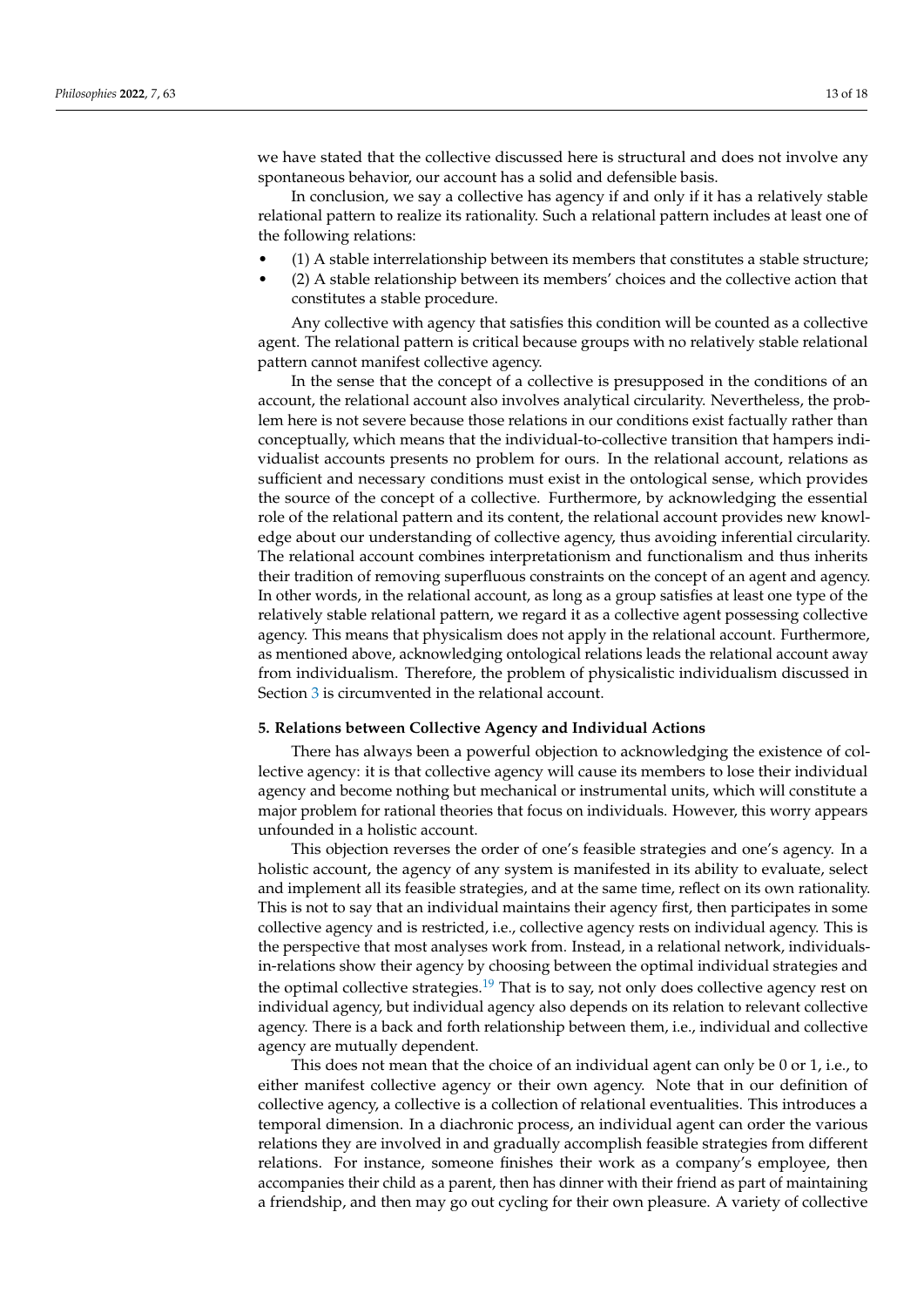agencies emerges in the diachronic actions of an individual agent, and individual agency is not compromised. Nevertheless, at any given time, if an individual chooses to implement the collective's optimal strategy, we believe that the collective achieves its agency. If an individual refuses to act in accordance with its status and functions in collective relations, we say the collective does not achieve its agency.

Another reason why the aforementioned objection is not valid is that participation in specific collective relations is always the result of an individual's intentionality. In daily life, individuals may function in multiple collectives. Different social relations bring optimal strategies in different dimensions; however, all things the agent has done are based on their own intentionality. They could choose to engage or not. Individual agency is not static. An agent is constantly updating their preferences and re-evaluating the relations they are in, and in that way they manifest diachronic agency. This is similar to the view of Rovane [\[37\]](#page-17-1), "the existence of any agent is always a product of effort and will, and is never a metaphysical given—which is just to say, there are no natural persons." Our behaviors and choices regulate what kind of rational agent, what kind of person we really are.

The relational account also explains the phenomenon of sacrifice. If individual members only play an instrumental role in collective agency, then no one will be motivated to sacrifice individual gains. We would not say that those heroic figures who sacrifice for the collective benefit have no individual agency. On the contrary, this sacrifice manifests a kind of thinking that, after facing a variety of behavioral strategies and knowing all the consequences, the agent chooses to dedicate themselves to others in the collective. It is precisely because the individual agent evaluates all relevant relational eventualities and chooses to unify their own agency with their role in collective agency that other members feel respect for self-sacrifice and other forms of heroic behaviors.

On a relational account, the influence that collective agency will have on the behavior of its members is mainly divided into two aspects. On the one hand, members' behaviors will be affected in accordance with the particular structure a collective may have. If the collective has a flat structure, that is, all members have equal status in the collective, then the realization of collective agency requires each member to evaluate and decide among the feasible strategies involved in collective relations and ensure that the optimal strategy of the collective is chosen and implemented. If the collective contains a particular hierarchical structure, the hierarchy is reflected in its members' evaluations and decisionmaking. The subgroups that occupy the most central position should select strategies first regardless of other members, and then the next-level subgroups can choose based on the decision-making of the most central subgroup, and so on. In this sequential mode, the collective's optimal strategy selection is realized at different levels. Although, of course, collective structures in real society are more complicated in detail, it appears that these are the two most straightforward and common structures: either each level achieves collective optimality equally (small work team), or the choices of subgroups in different levels depending on the higher level together achieve the optimal collective strategy (large company). Changes in collective structures will correspondingly affect the decision-making sequence of its members. On the other hand, collective functions also affect the targets of collective actions realized by its members-in-relation. If relations between collective members and behavioral targets change, it will change the criteria of agency for collective actions. For example, changes in the industry a company is engaged in, such as shifting from furniture to grocery supply, will directly affect the regular operation of the whole enterprise in the short term and the specific work of its employees. In summary, changes in structures or functions of a collective substantially affect its members' actions.

#### **6. Conclusions and Ideas for a Future Investigation**

In this paper, we have reviewed several mainstream accounts of collective agency and collective intentionality and we have pointed out that they all manifest the tendency of physicalistic individualism resulting from long-term Cartesian influence. We have shown that the foundation of such physicalistic individualism is fragile and that theories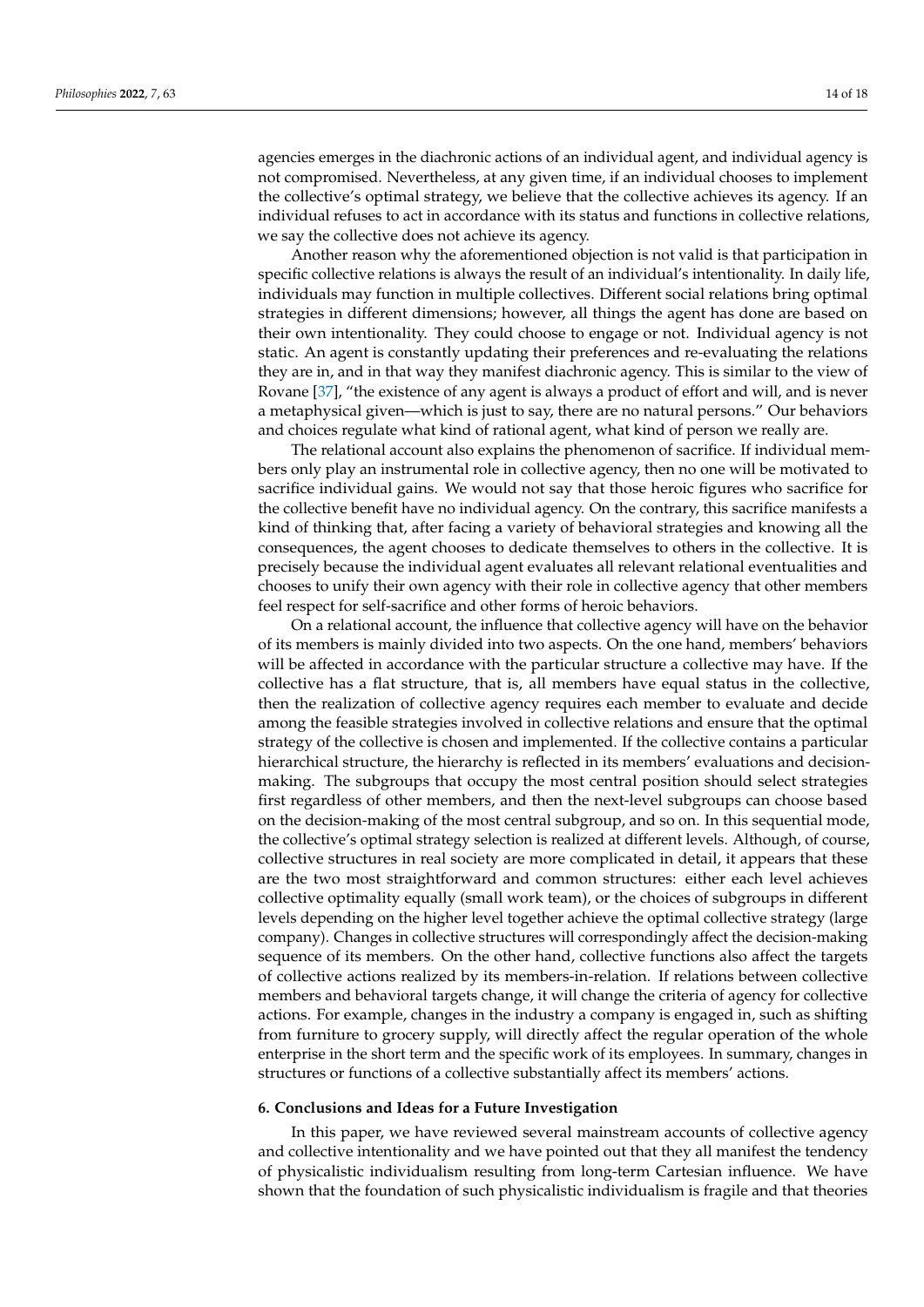that subscribe to it cannot adequately explain the source of irreducible concepts of a collective. We then have developed a relational account, which regards the subject of collective intentionality as the relational identity composed of all the relative relational eventualities. An individual identifies and acts in a relational identity of a collective through their social relations, thus manifesting collective agency. Collective agency has both internal relations (collective structures) and external relations (collective functions). This confirms that interpretationism and functionalism about agency can be integrated into a relational, holistic account.

There is one kind of theorizing in the area of collective agency and collective intentionality that we have not said anything about in the paper so far, which is that of phenomenological interpretation. In addition, there is a trend that has gradually become notable, namely phenomenological interpretation. Starting from Husserl, many phenomenological interpretations of intentionality have been developed, and some of them have been integrated into contemporary accounts of collective intentionality. For example, Schmid [\[38\]](#page-17-2) makes use of a phenomenological concept: pre-reflexive self-awareness can be applied to multi-agent situations. According to Schmid, an agent cannot engage in reflexive reflection without being aware of their own identity. Only based on pre-reflexive awareness can we consider our options for action and make decisions in our own situation without doubting our actions and ourselves. Therefore, when it applies to the collective level, collective agency will be considered as an adoption of pre-reflexive self-awareness of the collective identity. An investigation of the relation between this view and our relational account is, unfortunately, beyond the scope of this paper. Nevertheless, there is a possible alternative explanation of collective agency: the individual agent themselves are already able to recognize others as agents before their own pre-reflexive awareness (see Wittgenstein [\[39\]](#page-17-3), a view that, arguably, finds support in cognitive psychological and anthropological research, as again in Tomasello [\[30\]](#page-16-28)). Comparing these two viewpoints and further developing the relational account seems a promising direction for further research.

<span id="page-14-0"></span>As mentioned in the introduction, all the discussions in this paper are based on two assumptions: a collective has structural characteristics, and we do not discuss spontaneous behaviors. Our relational account is successful with regard to structural collectives. $20$ However, what if we broaden our horizons and discuss more situations, such as nonstructural groups? For example, people who suddenly run together due to an alarm; who happen to pass by and offer assistance; and who walk together for no reason; etc. Various social phenomena need to be explained. For groups with opaque structures that do have constituted identities of collectives, it may be appropriate to talk about particular groups' pre-structural or quasi-structural characteristics on a looser basis.<sup>[21](#page-16-30)</sup>

<span id="page-14-1"></span>The relational, holistic account is still in its infancy, but its advantages are apparent enough. Physicalistic individualistic theories will be turned upside down from this perspective, forming a brand-new consistent interpretation of the three-body: individual– collective–society. As Karl Marx puts it, "but the human essence is no abstraction inherent in each single individual. In its reality it is the ensemble of the social relations" [\[40\]](#page-17-4). Combined with the relational account of collective agency, we will have a refreshed understanding of this sentence.

**Author Contributions:** Writing—original draft, Y.W.; Writing—review and editing, M.S. All authors have read and agreed to the published version of the manuscript.

**Funding:** This research is supported by the Tsinghua University Initiative Scientific Research Program.

**Institutional Review Board Statement:** Not applicable.

**Informed Consent Statement:** Not applicable.

**Data Availability Statement:** Not applicable.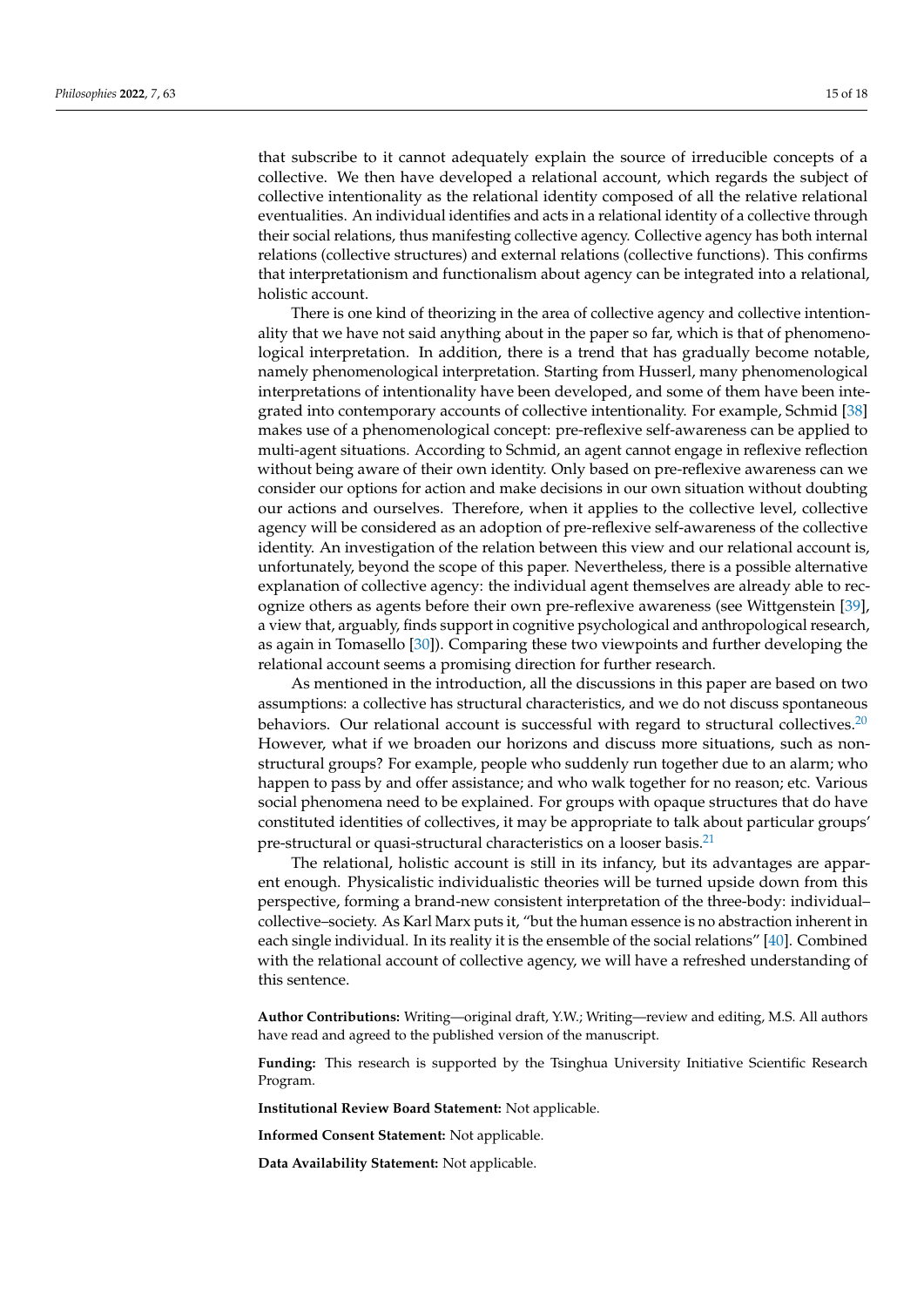**Acknowledgments:** We want to thank Anthonie Meijers and Marc Slors for their comments on an earlier version of this paper, which have been helpful in further developing the argument. Of course, no agreement on their part is implied.

**Conflicts of Interest:** The authors declare no conflict of interest.

# **Notes**

- <span id="page-15-0"></span>[1](#page-0-0) Interpreting agency using the concept of intentionality is the mainstream tradition in philosophy of action since G. E. M. Anscombe and Donald Davidson.
- <span id="page-15-1"></span><sup>[2](#page-1-0)</sup> The "rational" here indicates logical consistency of a collective's decisions; that is, it is irrational for a collective agent to agree with *A* and *B* but to deny *A* ∧ *B* at the same time. More detail on interpretationism and functionalism can be found in Section [4.](#page-8-0)
- <span id="page-15-2"></span> $3$  Following Bach [\[8\]](#page-16-31), we use the term 'eventuality' to refer neutrally to events and states. Note that the reference to events or states instead of facts emphasizes the importance of the temporal dimension as a constitutive element. As a set of relational eventualities, collective agents can originate, develop and vanish. In other words, collective agents are not constants but relatively stable states of relations.
- <span id="page-15-3"></span>[4](#page-1-2) It is generally accepted that Wilfrid Sellars' thought of we-intention (cf. [\[11\]](#page-16-32)) was the source of Tuomela's original analysis of we-intention (cf. [\[12\]](#page-16-33)).
- <span id="page-15-4"></span><sup>[5](#page-2-0)</sup> "This is a we-mode personal intention essentially of the kind 'I, as a group member, intend to participate''' ([\[18\]](#page-16-14), p. 44).
- <span id="page-15-5"></span><sup>[6](#page-3-0)</sup> For instance, the example of business school ([\[22\]](#page-16-18), pp. 47–48).
- <span id="page-15-6"></span> $7\,$  $7\,$  For the purposes of this paper, we will simplify the Cartesian claim by focusing only on internalism and leave out solipsism, i.e., we will take the existence of other individuals for granted.
- <span id="page-15-7"></span><sup>[8](#page-6-0)</sup> Broadly speaking, in contrast to physicalism and reductionism, emergentism recognizes the existence of collective agency and asserts that such an entity can not be reduced to its members and their interactions. In this sense, interpretationism and functionalism can be regarded as specific ways of explaining emergentism by relaxing several restrictions on agency from their particular perspectives. However, in detail, their concerns are different from those of emergentism; they pay more attention to the way we interpret conceptual objects rather than whether they are reducible to other entities.
- <span id="page-15-8"></span><sup>[9](#page-6-1)</sup> Here, we merely point out that there is an intuitive difference between knowledge of oneself and knowledge of the external world and that this difference affects the application of familiarity. It is beyond the scope of this paper to discuss in what sense this distinction holds. For interested readers, see [\[27\]](#page-16-34) for various accounts of the distinction between the two types of knowledge.
- <span id="page-15-9"></span> $10$  In order for internalism to not collapse into solipsism, it needs to satisfy two conditions: 1. the subject regards perceptual inputs as evidence; 2. the subject has the criteria to distinguish between knowledge of oneself and knowledge of others. Therefore, the distinction between the two types of knowledge is still meaningful in the context of internalism, which affects the application of familiarity.
- <span id="page-15-10"></span> $11$  Many experimental studies in cognitive science and anthropology confirm that infants about 12 to 15 months of age are capable of having collaborative engagements. They can exercise their individual intentionality and recognize the intentionality of others, and more importantly, they can realize the cooperative behavior and the role of others in collaborative engagements and can take in and complete the tasks of other roles. (See [\[28](#page-16-35)[,29\]](#page-16-36); etc.) With the observations that gorillas cannot have collective intentionality and that autistic children cannot fully have collective intentionality, Tomasello [\[30\]](#page-16-28) further suggests that the most important distinction between humans and other species is that we understand collective intentionality and can cooperate, rather than merely being rational and intentional.
- <span id="page-15-11"></span> $12$  A common example is pain. Functionalists may interpret pain as a physical injury, a belief in physical discomfort, a desire to express such discomfort, moaning, restlessness, etc., and assume that anything that satisfies these conditions is capable of being pain. However, in this account, it is not just humans or animals that have internal mental states that are capable of pain, but also those that meet these conditions, even silicon-based creatures, aliens, and other completely different types, can be capable of pain. This is the so-called multiple realization: "pain can be realized by different types of physical states in different kinds of creatures" [\[31\]](#page-16-37).
- <span id="page-15-12"></span> $13$  The "pattern" refers to the agential pattern in functionalism, which is the basic condition for behaviors of a system as an agent needs to satisfy. "There are purposes and representations that it is independently plausible to ascribe to the system... and the behavior of the system generally promotes those purposes according to those representations" [\[32\]](#page-16-23).
- <span id="page-15-13"></span><sup>[14](#page-8-3)</sup> For example, there are three propositions (a), (b) and (c) with interrelations: the conjunction of (a) and (b) implies (c), namely "(a) Take preventive measures against COVID-19", "(b) Fighting the epidemic should have the highest priority, whatever it takes", and "(c) Accepting financial loss." According to functionalism, a collective that manifests agency can not simultaneously adopt (a) and (b) but reject (c) because it will be logically inconsistent and indicates the collective cannot exercise its ratiocinative capacity.
- <span id="page-15-14"></span>[15](#page-8-4) Donald Davidson and Daniel Dennett are prominent in this tradition.
- <span id="page-15-15"></span><sup>[16](#page-10-0)</sup> Although some authors advocate ontological reductionism about relations, most philosophers acknowledge relations as ontological commitments. For detail, see [\[34\]](#page-16-38).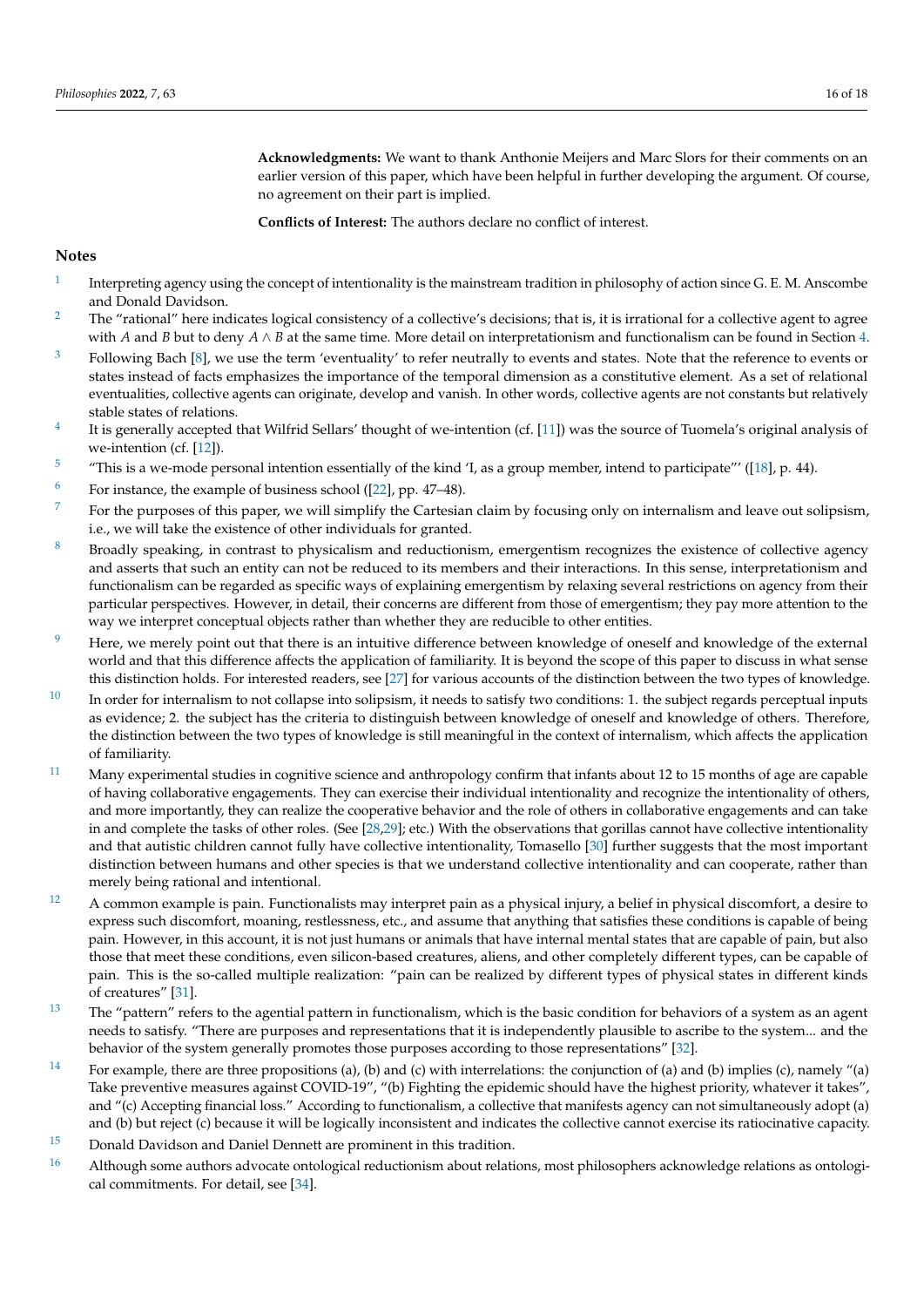- <span id="page-16-25"></span> $17$  One of the anonymous reviewers pointed out to us that a combination of organizational structures and functional capacity has already been made in the area of complex adaptive systems. In addition to convergence of opinions, in evolutionary economic theory emergence of generic rule structures plays an essential role. As a result, collective agents have internal processes that allow them to manifest rationality, independent of being observed as doing so. Interested readers can further check [\[36\]](#page-17-5).
- <span id="page-16-26"></span> $18$  Admittedly, our understanding of modal operators and principles depends on a previous understanding of the meta-language definitions in terms of explicit relations and relata. The point here is that even when all the relata have been abstracted, we can still directly talk about the relational properties without referring to any concrete relata. Similar things happen when we talk about the essence of a collective.
- <span id="page-16-27"></span><sup>[19](#page-12-1)</sup> In some cases, these strategies are inconsistent, such as the prisoner's dilemma.
- <span id="page-16-29"></span> $20$  Structures or functions of a collective guarantee minimum relational eventualities that constitute the relational identity of a collective.
- <span id="page-16-30"></span><sup>[21](#page-14-1)</sup> The possibility of integrating our relationalist approach into the broader framework of critical realism, as suggested by one of the anonymous reviewers, is also a promising avenue to be explored.

# **References**

- <span id="page-16-0"></span>1. Popper, K.R. *The Open Society and Its Enemies, 2 Vols., Reprint*; Princeton University Press: Princeton, NJ, USA, 1962.
- <span id="page-16-1"></span>2. Rovane, C. *The Bounds of Agency*; Princeton University Press: Princeton, NJ, USA, 1997.
- <span id="page-16-2"></span>3. Tollefsen, D. Organizations as true believers. *J. Soc. Philos.* **2002**, *33*, 395–410. [\[CrossRef\]](http://doi.org/10.1111/0047-2786.00149)
- <span id="page-16-3"></span>4. List, C.; Pettit, P. *Group Agency: The Possibility, Design, and Status of Corporate Agents*; Oxford University Press: Oxford, UK, 2011.
- <span id="page-16-4"></span>5. Baier, A.C. Doing things with others: The mental commons. In *Commonality and Particularity in Ethics*; Springer: Berlin/Heidelberg, Germany, 1997; pp. 15–44.
- <span id="page-16-5"></span>6. Meijers, A.M. Can collective intentionality be individualized? *Am. J. Econ. Sociol.* **2003**, *62*, 167–183. [\[CrossRef\]](http://dx.doi.org/10.1111/1536-7150.t01-1-00006)
- <span id="page-16-6"></span>7. Schmid, H.B. Can brains in vats think as a team? *Philos. Explor.* **2003**, *6*, 201–217. [\[CrossRef\]](http://dx.doi.org/10.1080/10002003098538750)
- <span id="page-16-31"></span>8. Bach, E. The Algebra of Events. *Linguist. Philos.* **1986**, *9*, 5–16.
- <span id="page-16-7"></span>9. Petersson, B. Collectivity and Circularity. *J. Philos.* **2007**, *104*, 138–156. [\[CrossRef\]](http://dx.doi.org/10.5840/jphil2007104329)
- <span id="page-16-8"></span>10. Schweikard, D.P.; Schmid, H.B. Collective Intentionality. In *The Stanford Encyclopedia of Philosophy*, Fall 2021 ed.; Zalta, E.N., Ed.; Metaphysics Research Lab, Stanford University: Stanford, CA, USA, 2021.
- <span id="page-16-32"></span>11. Sellars, W. *Imperatives, Intentions, and the Logic of "Ought"*; Wayne State University Press: Detroit, MI, USA, 1963.
- <span id="page-16-33"></span>12. Tuomela, R.; Miller, K. We-intentions. *Philos. Stud.* **1988**, *53*, 367–89. [\[CrossRef\]](http://dx.doi.org/10.1007/BF00353512)
- <span id="page-16-9"></span>13. Gilbert, M. A Theory of Political Obligation: Membership, Commitment, and the Bonds of Society; Oxford University Press on Demand: Detroit, MI, USA, 2006.
- <span id="page-16-10"></span>14. Gilbert, M. *Sociality and Responsibility: New Essays in Plural Subject Theory*; Rowman & Littlefield: Lanham, MD, USA, 2000.
- <span id="page-16-11"></span>15. Gilbert, M. Acting Together. In *Social Facts and Collective Intentionality. Philosophische Forschung/Philosophical Research*; Meggle, G., Ed.; Dr. Hänsel-Hohenhausen: Hesse, Germany, 2002.
- <span id="page-16-12"></span>16. Gilbert, M. *On Social Facts*; Princeton University Press: Princeton, NJ, USA, 1992.
- <span id="page-16-13"></span>17. Tuomela, R. *The Philosophy of Sociality: The Shared Point of View*; Oxford University Press: Oxford, UK, 2007.
- <span id="page-16-14"></span>18. Tuomela, R. Joint intention, we-mode and I-mode. *Midwest Stud. Philos.* **2006**, *30*, 35–58. [\[CrossRef\]](http://dx.doi.org/10.1111/j.1475-4975.2006.00127.x)
- <span id="page-16-15"></span>19. Tuomela, R. We-intentions revisited. *Philos. Stud.* **2005**, *125*, 327–369. [\[CrossRef\]](http://dx.doi.org/10.1007/s11098-005-7781-1)
- <span id="page-16-16"></span>20. Tuomela, R. *Social Ontology: Collective Intentionality and Group Agents*; Oxford University Press: Oxford, UK, 2013.
- <span id="page-16-17"></span>21. Searle, J. Collective intentions and actions. *Intentions Commun.* **1990**, *195*, 220.
- <span id="page-16-18"></span>22. Searle, J. *Making the Social World: The Structure of Human Civilization*; Oxford University Press: Oxford, UK, 2010.
- <span id="page-16-19"></span>23. Bratman, M.E. Dynamics of sociality. *Midwest Stud. Philos.* **2006**, *30*, 1–15. [\[CrossRef\]](http://dx.doi.org/10.1111/j.1475-4975.2006.00125.x)
- <span id="page-16-20"></span>24. Bratman, M.E. *Faces of Intention: Selected Essays on Intention and Agency*; Cambridge University Press: Cambridge, UK, 1999.
- <span id="page-16-21"></span>25. Bratman, M.E. *Shared Agency: A Planning Theory of Acting Together*; Oup Usa: Oxford, UK, 2014.
- <span id="page-16-22"></span>26. Humberstone, I.L. Two types of circularity. *Philos. Phenomenol. Res. Q. J.* **1997**, *57*, 249–280. [\[CrossRef\]](http://dx.doi.org/10.2307/2953718)
- <span id="page-16-34"></span>27. Gertler, B. Self-Knowledge. In *The Stanford Encyclopedia of Philosophy*, Winter 2021 ed.; Zalta, E.N., Ed.; Metaphysics Research Lab, Stanford University: Stanford, CA, USA, 2021.
- <span id="page-16-35"></span>28. Bakeman, R.; Adamson, L.B. Coordinating attention to people and objects in mother-infant and peer-infant interaction. In *Child Development*; Wiley: New York, NY, USA, 1984; pp. 1278–1289.
- <span id="page-16-36"></span>29. Ross, H.S.; Lollis, S.P. Communication within infant social games. *Dev. Psychol.* **1987**, *23*, 241. [\[CrossRef\]](http://dx.doi.org/10.1037/0012-1649.23.2.241)
- <span id="page-16-28"></span>30. Tomasello, M.; Carpenter, M.; Call, J.; Behne, T.; Moll, H. Understanding and sharing intentions: The origins of cultural cognition. *Behav. Brain Sci.* **2005**, *28*, 675–691. [\[CrossRef\]](http://dx.doi.org/10.1017/S0140525X05000129) [\[PubMed\]](http://www.ncbi.nlm.nih.gov/pubmed/16262930)
- <span id="page-16-37"></span>31. Levin, J. Functionalism. In *The Stanford Encyclopedia of Philosophy*, Winter 2021 ed.; Zalta, E.N., Ed.; Metaphysics Research Lab, Stanford University: Stanford, CA, USA, 2021.
- <span id="page-16-23"></span>32. Pettit, P. The reality of group agents. In *Philosophy of the Social Sciences: Philosophical Theory and Scientific Practice*; Cambridge University Press: Cambridge, UK, 2009; pp. 67–91.
- <span id="page-16-24"></span>33. Pettit, P. Rationality, Reasoning and Group Agency. *Dialectica* **2007**, *61*, 495–519. [\[CrossRef\]](http://dx.doi.org/10.1111/j.1746-8361.2007.01115.x)
- <span id="page-16-38"></span>34. MacBride, F. Relations. In *The Stanford Encyclopedia of Philosophy*, Winter 2020 ed.; Zalta, E.N., Ed.; Metaphysics Research Lab, Stanford University: Stanford, CA, USA, 2020.